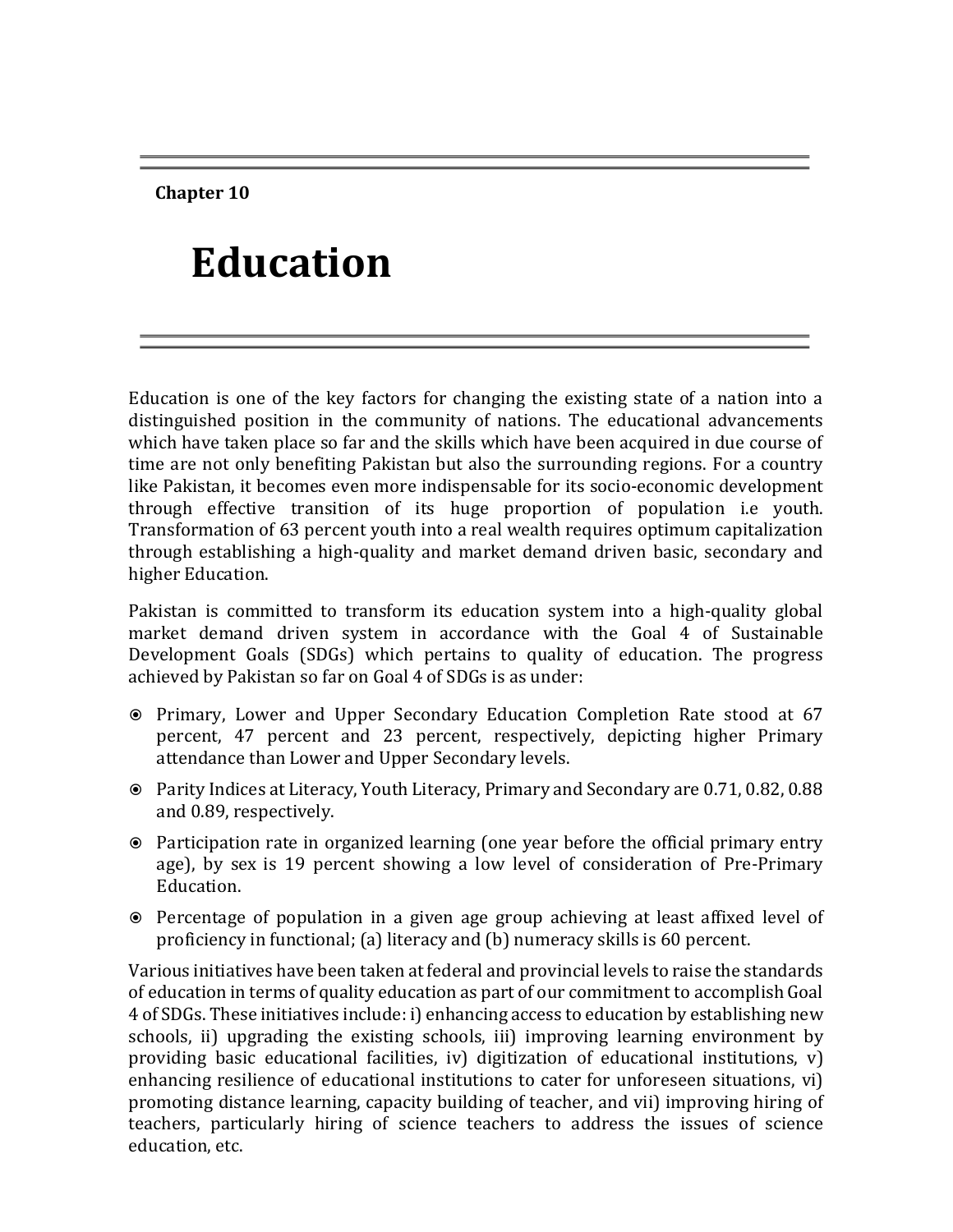#### **Box-I: Single National Curriculum**

 Single National Curriculum (SNC) has been introduced to minimize disparity in country's education system where three main education systems are in place, i.e. Public schools, Private schools and Deeni madaris. These systems are poles apart and often result is different mind-sets thus fractured psyche of the nation. SNC is aimed at providing equal learning opportunities to all segments of society and will provide equal opportunity of learning, help the students and parents in case of inter provincial mobility.

 Development of SNC is driven by key considerations like teachings of Quran and Sunnah, Constitutional Framework, National Policies, Aspirations and National Standards, Alignment with the SDG-4 goals and targets, vision of Quaid and Iqbal, focus on values, Life Skills Based and Inclusive Education, respect & appreciation for different cultures & religions in local and global context, focus on project, inquiry and activity-based learning, development of  $21<sup>st</sup>$  century skills including analytical, critical and creative thinking.

#### Single National Curriculum is being implemented in three phases:

- o Phase I: SNC and textbooks **Pre I-V** (Academic Year 2021-22)
- o Phase II: SNC and textbooks **VI-VIII** (Academic Year 2022-23)
- o Phase III: SNC and textbooks **IX-XII** (Academic Year 2023-24)
- In first phase, quality textbooks, teachers training, modules and assessment frameworks for Grade Pre I-V have been developed on the basis of SNC which have already been shared with all federating units.
- SNC has been implemented in all streams of education for the students from Grades Pre I-V from academic year 2021-22.
- Implementation has already been started in Islamabad, Punjab, Khyber Pakhtunkhwa and Gilgit-Baltistan from Academic year 2021. In Balochistan and Azad Jammu & Kashmir, implementation will start form the academic year 2022.
- Sindh was an active part of the development of the SNC. However, for implementation, discussions are going on with Sindh government.

#### **Key Features**

- English has always been taught as a subject in public schools. Now English will be taught as a language with focus on skills. Islamiat used to be started from Grade 3 onwards. At Grade 1 & 2 Islamiat was a part of General Knowledge. Now Islamiat be taught as a separate subject from Grade 1. In Islamiat curriculum, a complete framework of Seerat un Nabi (PBUH) is ensured focusing on practical aspects of the blessed life of Rasulullah (PBUH).
- For students from minorities, a separate curriculum with the title Religious Education has been developed for seven religions, i.e Christianity, Hinduism, Sikhism, Baha'i, Kalasha, Zoroastrianism and Buddhism. Social Studies is developed to encourage patriotism and global citizenship. Human rights and peace education are important areas focused in the curriculum and textbooks. Mathematics and Science are updated as per modern trends in teaching and learning.
- Teacher Training modules and Assessment framework, based on SNC, are developed for Grades Pre I-V to ensure proper implementation of SNC.

#### **Challenges**

Since the SNC is a major reform in the country, there are a few challenges in order to implement it in true letter and spirit. These challenges include:

- o Capacity building of the existing teachers
- o Induction of new teachers as per the requirements
- o Uplifting of the educational facilities in the far-flung areas of Pakistan

Source: Ministry of Federal Education and Professional Training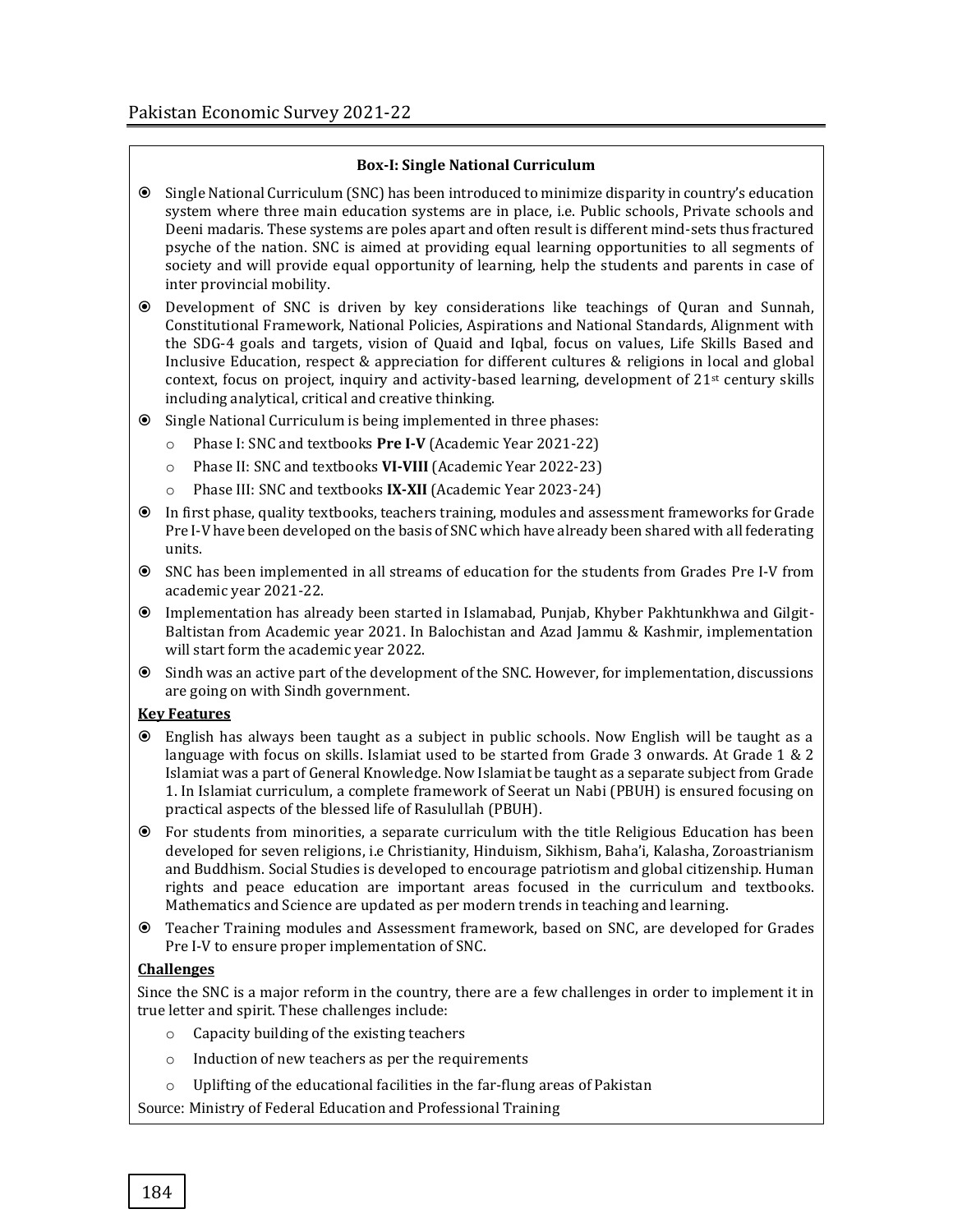# **Educational Institutions and Enrolment Data<sup>1</sup>**

# **i) Pre-Primary Education**

Pre-Primary education is the basic component of Early Childhood Education (ECE). Prep classes are for children between 3 to 5 years of age. At national level, a rise of 6.1 percent in pre-primary enrolment (13.5 million) in 2019-20 over 2018-19 (12.7 million) has been observed and it is further estimated to increase by 6.4 percent to 14.4 million in 2020-21 (Table 10.1).

# **ii) Primary Education (Classes I-V)**

In 2019-20, there were a total of 183.9 thousand functional primary schools with 507.6 thousand corresponding teachers recorded in the country. An increase of 4.2 percent in primary enrolment is witnessed as the total enrolled students increased to 24.6 million in 2019-20 against 23.6 million in 2018-19. However, it is projected to further increase to 25.7 million in 2020-21 (4.4 percent).

# **iii) Middle Education (Classes VI-VIII)**

During 2019-20, total number of middle institutes stood at 48.3 thousand with 466.4 thousand employed teachers in the country. An increase of 3.9 percent in middle enrolment is observed. The total enrolled students reached to 7.9 million in 2019-20 against 7.6 million in 2018-19 and it is projected to increase by 4.0 percent (from 7.9 million to 8.3 million) in 2020-21.

# **iv) Secondary/High School Education (Classes IX-X)**

During the 2019-20, a total of 32.0 thousand secondary schools were functional, with a total number of 582.3 thousand teachers recorded in the country. An increase of 6.2 percent in secondary school enrolment is observed at the national level as the total enrolment increased to 4.2 million in 2019-20 against 4.0 million in 2018-19. However, it is estimated to further increase by 6.5 percent (i.e., from 4.2 million to 4.5 million) during 2020-21.

# **v) Higher Secondary/Inter Colleges (Classes XI-XII)**

During 2019-20, 6.0 thousand higher secondary schools/inter colleges with 136.7 thousand teachers were functional at national level. The overall enrolment of students in higher secondary education witnessed an increase of 8.8 percent in 2019-20. The enrolment registered during 2019-20 was 2.33 million as compared to 2.14 million in 2018-19. For 2020-21, it is projected to reach at 2.55 million.

# **vi) Technical & Vocational Education**

 $\overline{a}$ 

During 2019-20, 3.8 thousand technical and vocational institutes with 18.6 thousand teachers were functional at the national level. The enrolment increased to 0.46 million in 2019-20 from 0.43 million compared to 2018-19. However, it is estimated to increase by 7.7 percent (i.e., from 0.46 million to 0.50 million) in 2020-21.

<sup>1</sup>According to Academy of Educational Planning & Management (AEPAM), the estimated data for enrolment, number of institutions and teachers for the year 2021-22 is not available. However, the said data will be available in July 2022 which will be incorporated in the Statistical Supplement of Pakistan Economic Survey, 2021-22. Therefore, the estimated data for the year 2019-20 and 2020- 21 is considered for analysis.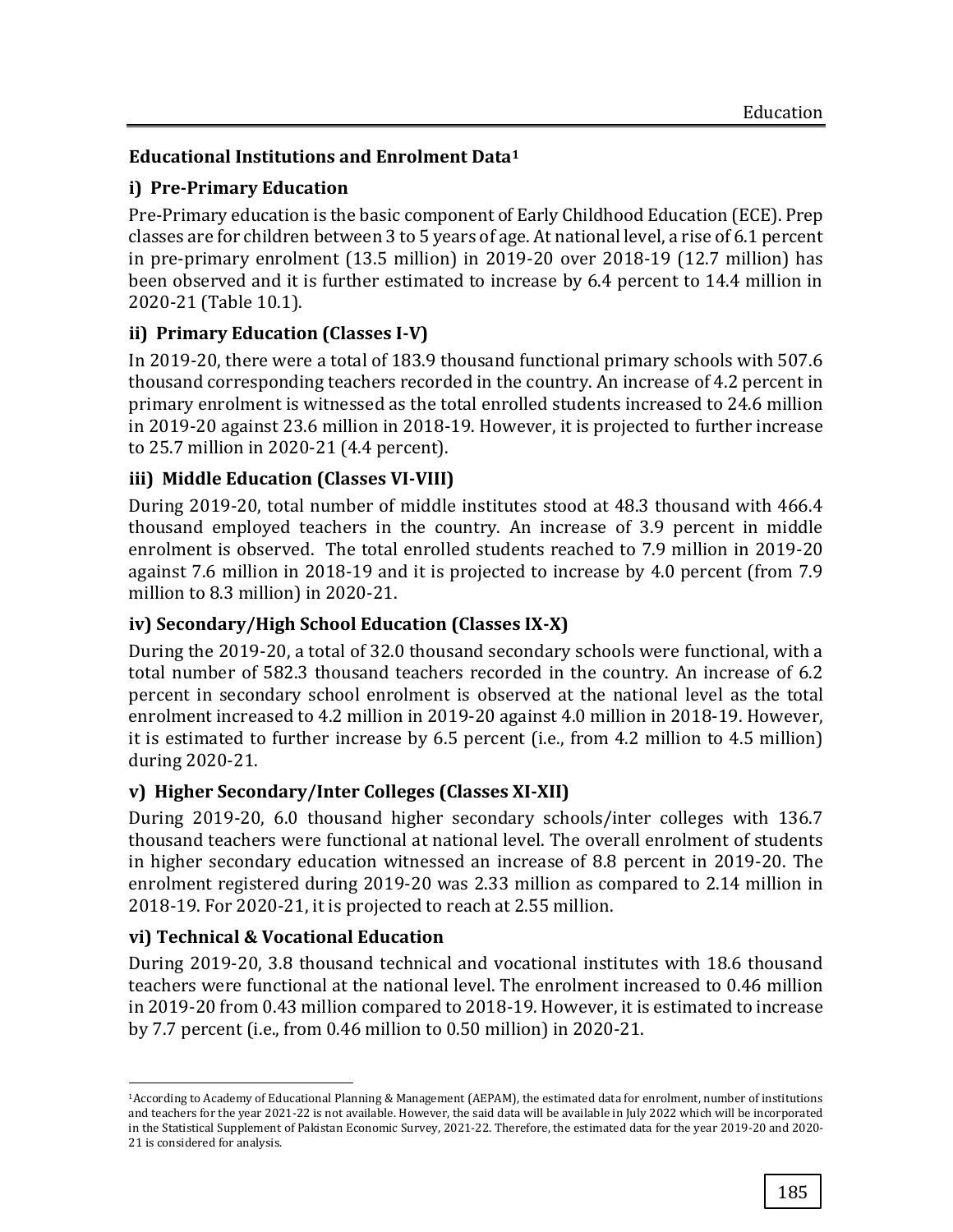# **vii) Degree Colleges (Classes XIII-XIV)**

An enrolment of 0.76 million students is expected during 2020-21 in degree colleges as against the enrolment of 0.74 million in 2019-20. A total of 3,320 degree colleges with 64,293 teachers were functional during 2019-20.

# **viii) Universities**

There are 218 universities with 58.0 thousand teachers in both public and private sectors functional in 2019-20. The overall enrolment of students in higher education institutions (universities) increased to 1.91 million in 2019-20 from 1.86 million in 2018-19. The enrolment is expected to increase from 1.91 million in 2019-20 to 1.96 million (i.e., 2.8 percent) in 2020-21.

# **Overall Assessment**

The overall education situation based on the key indicators, such as enrolments, number of institutions and teachers have shown a significant improvement. The total number of enrolments during 2019-20 was recorded at 55.7 million as compared to 53.1 million during 2018-19, which shows an increase of 4.9 percent. It is estimated to increase to 58.5 million during 2020-21. The number of institutions recorded at 277.5 thousand during 2019-20 as compared to 271.8 thousand during 2018-19. However, the number of institutions are estimated to increase to 283.7 thousand in 2020-21.

Similarly, there were 1.83 million teachers in 2019-20 as compared to 1.79 million last year. The number of teachers is estimated to increase to 1.89 million during 2020-21.

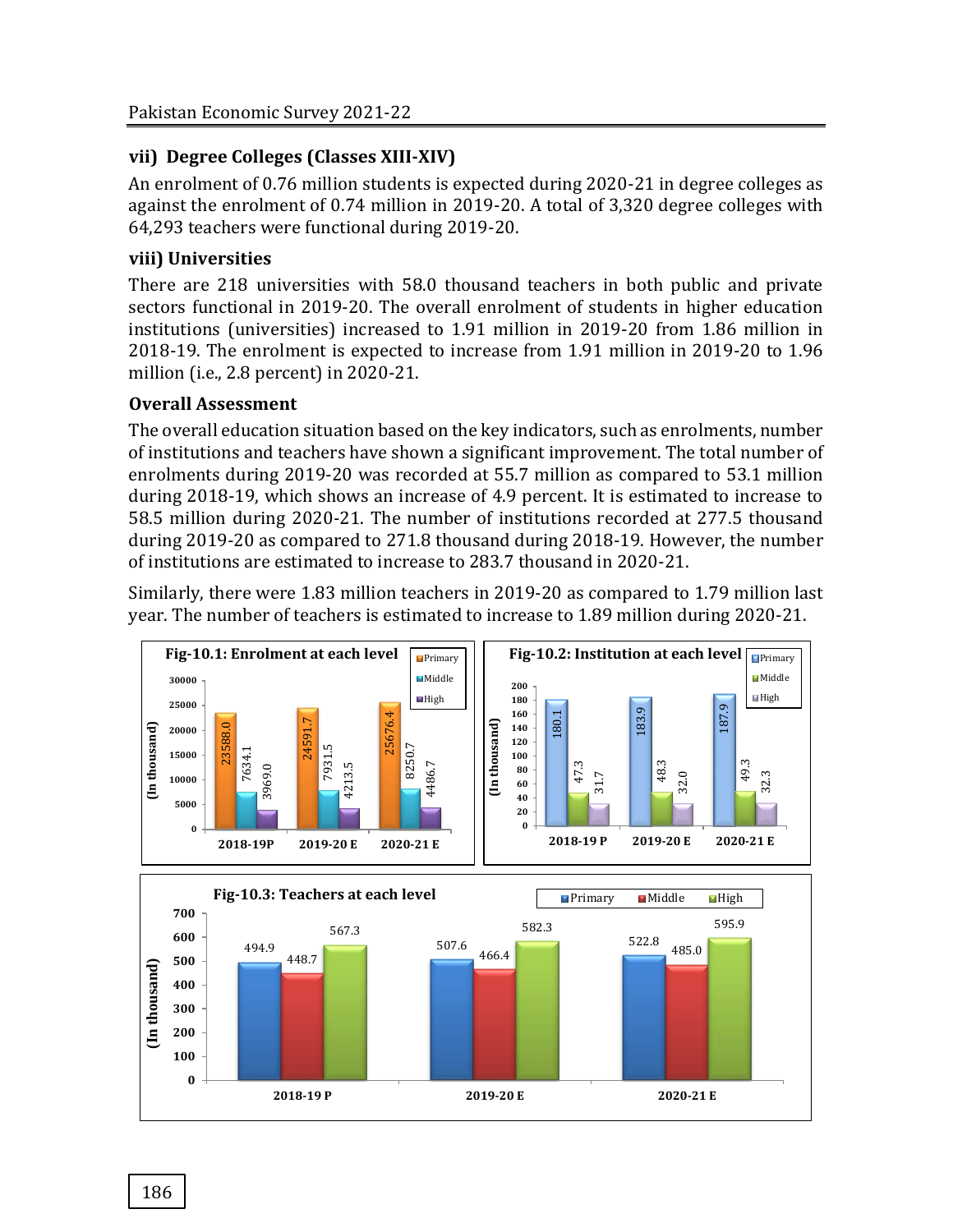|             | Table 10.1: Number of Mainstream Enrolment, Institutions and Teachers by Level<br>(Thousands) |                 |                         |        |        |                                 |                                  |                                                                                                   |                     |              |
|-------------|-----------------------------------------------------------------------------------------------|-----------------|-------------------------|--------|--------|---------------------------------|----------------------------------|---------------------------------------------------------------------------------------------------|---------------------|--------------|
|             | <b>Years</b>                                                                                  | Pre-<br>Primary | Primary<br>$\mathbf{v}$ | Middle | High   | <b>Higher</b><br>Sec./<br>Inter | <b>Degree</b><br><b>Colleges</b> | <b>Technical &amp;</b><br><b>Vocational</b><br><b>Institutes</b>                                  | <b>Universities</b> | <b>Total</b> |
|             | 2013-14                                                                                       | 9267.7          | 19441.1                 | 6460.8 | 3109.0 | 1233.7                          | 465.4                            | 308.6                                                                                             | 1594.6              | 41880.9      |
|             | 2014-15                                                                                       | 9589.2          | 19846.8                 | 6582.2 | 3500.7 | 1665.5                          | 510.6                            | 319.9                                                                                             | 1299.2              | 43314.1      |
|             | 2015-16                                                                                       | 9791.7          | 21550.6                 | 6922.3 | 3652.5 | 1698.0                          | 518.1                            | 315.2                                                                                             | 1355.6              | 45804.0      |
|             | 2016-17                                                                                       | 11436.6         | 21686.5                 | 6996.0 | 3583.1 | 1594.9                          | 537.4                            | 344.8                                                                                             | 1463.3              | 47642.6      |
| Enrolment   | 2017-18                                                                                       | 12574.3         | 22931.3                 | 7362.1 | 3861.3 | 1687.8                          | 604.6                            | 433.2                                                                                             | 1575.8              | 51030.4      |
|             | 2018-19*                                                                                      | 12707.1         | 23588.0                 | 7634.1 | 3969.0 | 2139.9                          | 725.6                            | 433.2                                                                                             | 1858.7              | 53055.6      |
|             | 2019-20**                                                                                     | 13487.9         | 24591.7                 | 7931.5 | 4213.5 | 2328.3                          | 741.5                            | 464.5                                                                                             | 1910.0              | 55668.9      |
|             | 2020-21**                                                                                     | 14360.2         | 25676.4                 | 8250.7 | 4486.7 | 2548.9                          | 758.0                            | 500.2                                                                                             | 1964.0              | 58545.1      |
|             | 2013-14                                                                                       |                 | 157.9                   | 42.9   | 30.6   | 5.2                             | 1.1                              | 3.3                                                                                               | 0.161               | 241.2        |
|             | 2014-15                                                                                       |                 | 165.9                   | 44.8   | 31.3   | 5.4                             | 1.4                              | 3.6                                                                                               | 0.163               | 252.6        |
| nstitutions | 2015-16                                                                                       |                 | 164.6                   | 45.7   | 31.7   | 5.5                             | 1.4                              | 3.7                                                                                               | 0.163               | 252.8        |
|             | 2016-17                                                                                       |                 | 168.9                   | 49.1   | 31.6   | 5.1                             | 1.4                              | 3.8                                                                                               | 0.185               | 260.1        |
|             | 2017-18                                                                                       |                 | 172.5                   | 46.7   | 31.4   | 5.8                             | 1.7                              | 3.7                                                                                               | 0.186               | 262.0        |
|             | 2018-19*                                                                                      |                 | 180.1                   | 47.3   | 31.7   | 5.9                             | 2.9                              | 3.7                                                                                               | 0.202               | 271.8        |
|             | 2019-20**                                                                                     |                 | 183.9                   | 48.3   | 32.0   | 6.0                             | 3.3                              | 3.8                                                                                               | 0.218               | 277.5        |
|             | 2020-21**                                                                                     |                 | 187.9                   | 49.3   | 32.3   | 6.2                             | 3.9                              | 3.9                                                                                               | 0.233               | 283.7        |
|             | 2013-14                                                                                       |                 | 420.1                   | 364.8  | 500.5  | 124.3                           | 26.0                             | 16.4                                                                                              | 77.6                | 1529.7       |
|             | 2014-15                                                                                       |                 | 430.9                   | 380.8  | 514.2  | 118.1                           | 36.6                             | 19.4                                                                                              | 88.3                | 1588.3       |
|             | 2015-16                                                                                       |                 | 444.6                   | 394.2  | 529.5  | 123.1                           | 37.1                             | 18.2                                                                                              | 83.4                | 1630.1       |
| Teachers    | 2016-17                                                                                       |                 | 475.2                   | 455.4  | 560.6  | 120.3                           | 37.9                             | 18.2                                                                                              | 58.7                | 1726.3       |
|             | 2017-18                                                                                       |                 | 522.4                   | 448.1  | 563.3  | 123.2                           | 41.2                             | 18.2                                                                                              | 56.9                | 1773.3       |
|             | 2018-19*                                                                                      |                 | 494.9                   | 448.7  | 567.3  | 136.0                           | 61.6                             | 18.2                                                                                              | 60.3                | 1787.0       |
|             | 2019-20**                                                                                     |                 | 507.6                   | 466.4  | 582.3  | 136.7                           | 64.3                             | 18.6                                                                                              | 58.0                | 1833.9       |
|             | 2020-21**                                                                                     |                 | 522.8                   | 485.0  | 595.9  | 138.6                           | 77.9                             | 19.0<br>*. Descriptional **. Ectionated, A. Ingluding Dee, Deimage: Moogue Cohoole, DECC and MCUD | 56.0                | 1895.2       |

\*: Provisional, \*\*: Estimated, ^: Including Pre-Primary, Mosque Schools, BECS and NCHD Source: Ministry of Federal Education & Professional Training, AEPAM, Islamabad

# **Literacy, Gross Enrolment Rate (GER) and Net Enrolment Rate (NER)**

#### **Literacy**

During 2021-22, PSLM Survey was not conducted due to upcoming Population and Housing Census 2022. Therefore, the figures for the latest available survey regarding GER and NER may be considered for the analysis. However, according to Labour Force Survey 2020-21, literacy rate trends shows 62.8 percent in 2020-21 (as compared to 62.4 percent in 2018-19), more in males (from 73.0 percent to 73.4 percent) than females (from 51.5 percent to 51.9 percent). Area-wise analysis suggest literacy increase in both rural (53.7 percent to 54.0 percent) and urban (76.1 percent to 77.3 percent). Male-female disparity seems to be narrowing down with time span. Literacy rate gone up in all provinces, Punjab (66.1 percent to 66.3 percent), Sindh (61.6 percent to 61.8 percent), Khyber Pakhtunkhwa (52.4 percent to 55.1 percent) and Balochistan (53.9 percent to 54.5 percent). [Table10.2].

| Table 10.2: Literacy Rate (10 Years and Above)<br>(Percent) |             |        |       |             |        |       |  |  |
|-------------------------------------------------------------|-------------|--------|-------|-------------|--------|-------|--|--|
| Province/Area                                               | 2018-19     |        |       | 2020-21     |        |       |  |  |
|                                                             | <b>Male</b> | Female | Total | <b>Male</b> | Female | Total |  |  |
| Pakistan                                                    | 73.0        | 51.5   | 62.4  | 73.4        | 51.9   | 62.8  |  |  |
| Rural                                                       | 67.1        | 40.4   | 53.7  | 67.2        | 40.8   | 54.0  |  |  |
| Urban                                                       | 82.2        | 69.7   | 76.1  | 83.5        | 70.8   | 77.3  |  |  |
| Punjab                                                      | 74.3        | 58.1   | 66.1  | 74.2        | 58.4   | 66.3  |  |  |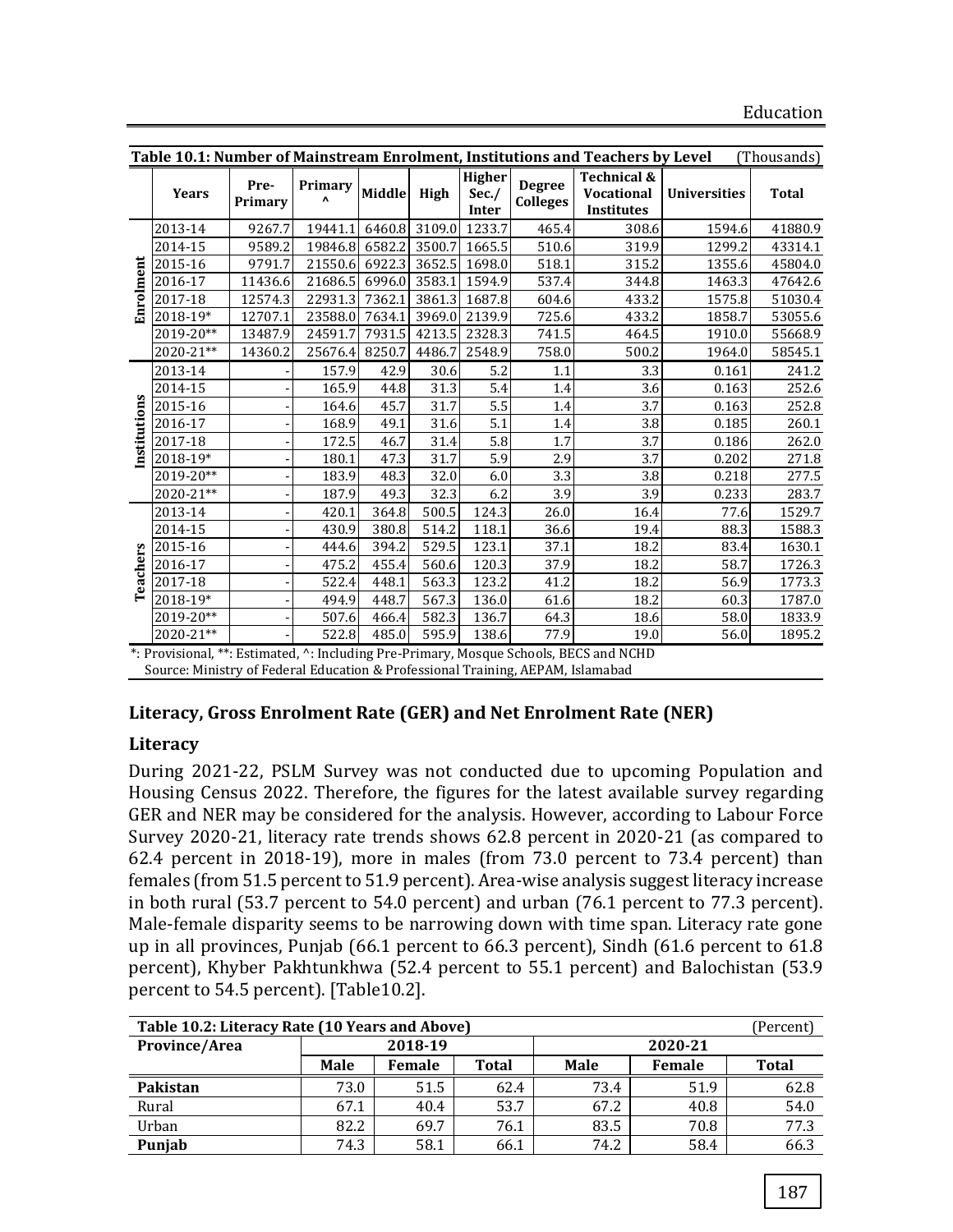| Table 10.2: Literacy Rate (10 Years and Above)<br>(Percent)         |             |        |              |             |               |              |  |  |  |
|---------------------------------------------------------------------|-------------|--------|--------------|-------------|---------------|--------------|--|--|--|
| Province/Area                                                       | 2018-19     |        |              |             | 2020-21       |              |  |  |  |
|                                                                     | <b>Male</b> | Female | <b>Total</b> | <b>Male</b> | <b>Female</b> | <b>Total</b> |  |  |  |
| Rural                                                               | 69.2        | 48.4   | 58.5         | 69.0        | 48.9          | 58.8         |  |  |  |
| Urban                                                               | 82.2        | 74.3   | 78.3         | 82.5        | 74.3          | 78.5         |  |  |  |
| Sindh                                                               | 72.5        | 49.5   | 61.6         | 72.9        | 49.7          | 61.8         |  |  |  |
| Rural                                                               | 60.0        | 26.5   | 44.4         | 58.8        | 26.8          | 43.3         |  |  |  |
| Urban                                                               | 82.8        | 67.7   | 75.6         | 85.2        | 69.9          | 77.9         |  |  |  |
| Khyber Pakhtunkhwa                                                  | 70.1        | 35.5   | 52.4         | 72.8        | 37.4          | 55.1         |  |  |  |
| Rural                                                               | 68.1        | 31.8   | 49.4         | 70.1        | 33.5          | 51.7         |  |  |  |
| Urban                                                               | 79.4        | 53.2   | 66.2         | 85.8        | 57.8          | 72.3         |  |  |  |
| <b>Balochistan</b>                                                  | 70.7        | 32.7   | 53.9         | 69.4        | 36.8          | 54.5         |  |  |  |
| Rural                                                               | 66.3        | 27.2   | 49.1         | 65.0        | 31.1          | 49.5         |  |  |  |
| Urban                                                               | 81.8        | 46.8   | 66.4         | 80.0        | 50.9          | 66.8         |  |  |  |
| Source: Labour Force Survey, 2020-21, Pakistan Bureau of Statistics |             |        |              |             |               |              |  |  |  |

Source: Labour Force Survey, 2020-21, Pakistan Bureau of Statistics



During 2021-22, PSLM Survey was not conducted due to upcoming Population and Housing Census 2022. Therefore, the figures for the latest available survey are reported here.

| Table 10.3: National and Provincial GER (Age 6 - 10 years) at Primary Level (Classes1-5) (Percent) |                                                                                                 |         |              |             |         |              |  |
|----------------------------------------------------------------------------------------------------|-------------------------------------------------------------------------------------------------|---------|--------------|-------------|---------|--------------|--|
| Province/Area                                                                                      |                                                                                                 | 2014-15 |              |             | 2019-20 |              |  |
|                                                                                                    | <b>Male</b>                                                                                     | Female  | <b>Total</b> | <b>Male</b> | Female  | <b>Total</b> |  |
| Pakistan                                                                                           | 98                                                                                              | 82      | 91           | 89          | 78      | 84           |  |
| Punjab                                                                                             | 103                                                                                             | 92      | 98           | 93          | 90      | 92           |  |
| Sindh                                                                                              | 88                                                                                              | 69      | 79           | 78          | 62      | 71           |  |
| Khyber Pakhtunkhwa                                                                                 |                                                                                                 |         |              | 96          | 73      | 85           |  |
| (Including Merged Areas)                                                                           |                                                                                                 |         |              |             |         |              |  |
| Khyber Pakhtunkhwa                                                                                 | 103                                                                                             | 80      | 92           | 98          | 79      | 89           |  |
| (Excluding Merged Areas)                                                                           |                                                                                                 |         |              |             |         |              |  |
| Balochistan                                                                                        | 89                                                                                              | 54      | 73           | 84          | 56      | 72           |  |
|                                                                                                    | Source: Pakistan Social and Living Standards Measurement (PSLM) District Level Survey, 2019-20, |         |              |             |         |              |  |

Pakistan Bureau of Statistics.

| Table 10.4: National and Provincial NER (Age 6 -10 years) at Primary Level (Classes1-5) (Percent) |                 |        |                 |         |        |       |  |
|---------------------------------------------------------------------------------------------------|-----------------|--------|-----------------|---------|--------|-------|--|
| <b>Province/Area</b>                                                                              | 2014-15         |        |                 | 2019-20 |        |       |  |
|                                                                                                   | Male            | Female | <b>Total</b>    | Male    | Female | Total |  |
| Pakistan                                                                                          | 72 <sub>1</sub> | 62     | 67              | 68      | 60     | 64    |  |
| Punjab                                                                                            | 73 <sub>1</sub> | 67     | 70 <sub>1</sub> | 74      | 89     | 70    |  |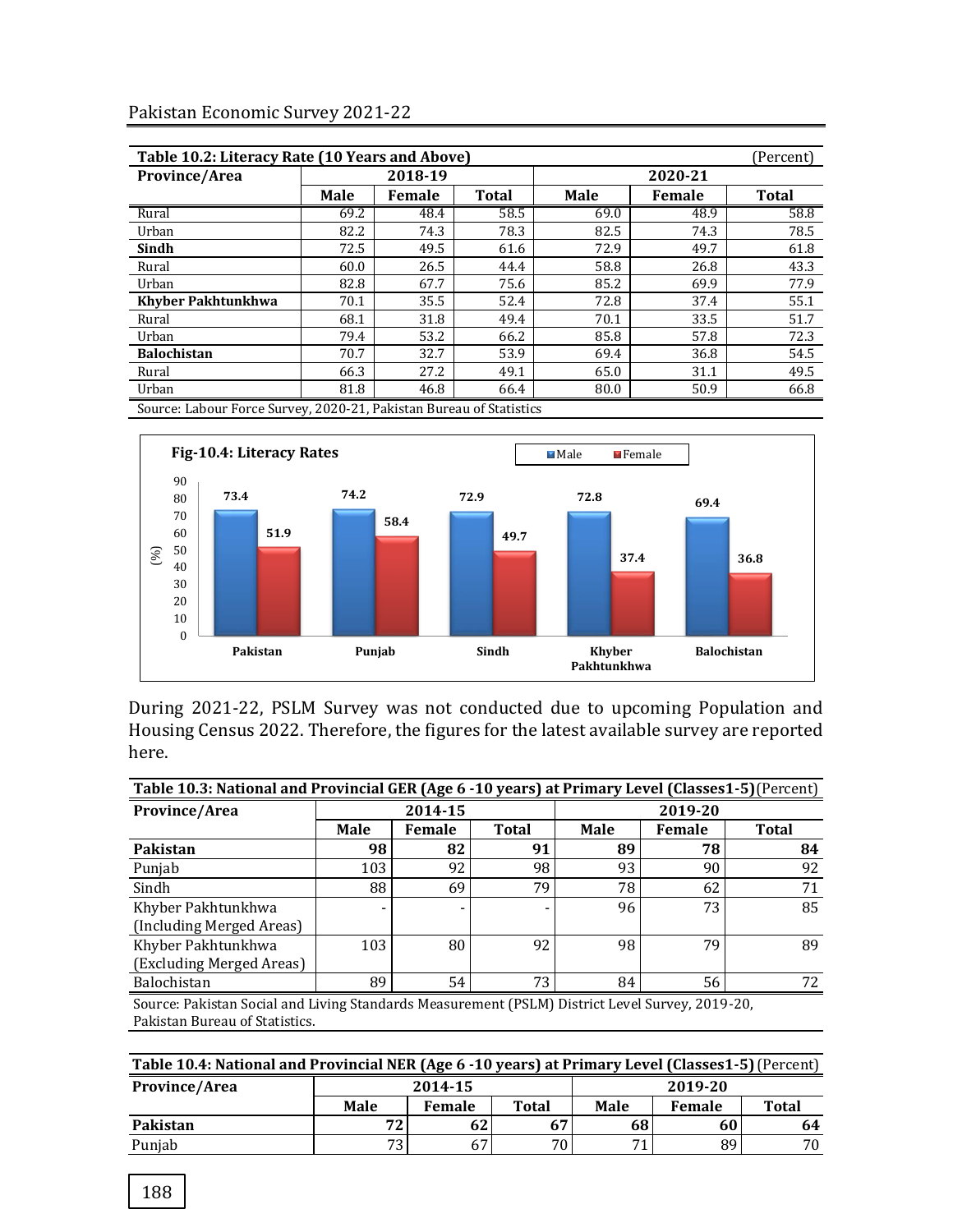| Table 10.4: National and Provincial NER (Age 6 -10 years) at Primary Level (Classes1-5) (Percent) |                                |               |              |             |        |              |  |  |
|---------------------------------------------------------------------------------------------------|--------------------------------|---------------|--------------|-------------|--------|--------------|--|--|
| Province/Area                                                                                     |                                | 2014-15       |              | 2019-20     |        |              |  |  |
|                                                                                                   | <b>Male</b>                    | <b>Female</b> | <b>Total</b> | <b>Male</b> | Female | <b>Total</b> |  |  |
| Sindh                                                                                             | 67                             | 54            | 61           | 60          | 49     | 55           |  |  |
| Khyber Pakhtunkhwa                                                                                |                                |               |              | 72          | 56     | 65           |  |  |
| (Including Merged Areas)                                                                          |                                |               |              |             |        |              |  |  |
| Khyber Pakhtunkhwa                                                                                | 78                             | 62            | 71           | 73          | 59     | 66           |  |  |
| (Excluding Merged Areas)                                                                          |                                |               |              |             |        |              |  |  |
| Balochistan                                                                                       | 67                             | 42            | 56           | 65          | 45     | 56           |  |  |
| Source: Pakistan Social and Living Standards Measurement (PSLM) District Level Survey, 2019-20,   |                                |               |              |             |        |              |  |  |
|                                                                                                   | Pakistan Bureau of Statistics. |               |              |             |        |              |  |  |

## **Expenditure on Education**

Cumulative education expenditures by federal and provincial governments in FY2021 remained at 1.77 percent of GDP (revised estimates). Expenditures on education-related expenditures during FY2021 witnessed an increase of 9.7 percent, reaching Rs 988 billion from Rs 901 billion. The education related expenditure details are given in Table 10.5 and Figure 10.5.

|              | Table 10.5: Expenditure on Education<br>(Rs million) |                                      |                                   |                             |                             |  |  |  |  |
|--------------|------------------------------------------------------|--------------------------------------|-----------------------------------|-----------------------------|-----------------------------|--|--|--|--|
| <b>Years</b> |                                                      | <b>Current</b><br><b>Expenditure</b> | Development<br><b>Expenditure</b> | <b>Total</b><br>Expenditure | As percent of<br><b>GDP</b> |  |  |  |  |
|              | Federal                                              | 84,496                               | 34,665                            | 119,161                     | 2.02                        |  |  |  |  |
|              | Punjab                                               | 224,608                              | 26,863                            | 251,471                     |                             |  |  |  |  |
| 2015-16      | Sindh                                                | 123,855                              | 11,153                            | 135,008                     |                             |  |  |  |  |
|              | Khyber Pakhtunkhwa                                   | 92,306                               | 19,925                            | 112,231                     |                             |  |  |  |  |
|              | Balochistan                                          | 36,121                               | 9,364                             | 45,485                      |                             |  |  |  |  |
|              | Pakistan                                             | 561,386                              | 101,970                           | 663,356                     |                             |  |  |  |  |
|              | Federal                                              | 91,139                               | 16,890                            | 108,029                     | 1.97                        |  |  |  |  |
|              | Punjab                                               | 221,049                              | 39,593                            | 260,642                     |                             |  |  |  |  |
| 2016-17      | Sindh                                                | 134,650                              | 12,082                            | 146,732                     |                             |  |  |  |  |
|              | Khyber Pakhtunkhwa                                   | 109,482                              | 26,639                            | 136,121                     |                             |  |  |  |  |
|              | Balochistan                                          | 40,571                               | 7,127                             | 47,698                      |                             |  |  |  |  |
|              | Pakistan                                             | 596,891                              | 102,331                           | 699,222                     |                             |  |  |  |  |
|              | Federal                                              | 100,428                              | 26,495                            | 126,923                     | 2.12                        |  |  |  |  |
|              | Punjab                                               | 295,893                              | 44,910                            | 340,803                     |                             |  |  |  |  |
|              | Sindh                                                | 152,298                              | 13,705                            | 166,003                     |                             |  |  |  |  |
| 2017-18      | Khyber Pakhtunkhwa                                   | 126,149                              | 16,494                            | 142,643                     |                             |  |  |  |  |
|              | Balochistan                                          | 47,107                               | 5,673                             | 52,780                      |                             |  |  |  |  |
|              | Pakistan                                             | 721,875                              | 107,277                           | 829,152                     |                             |  |  |  |  |
|              | Federal                                              | 103,787                              | 21,780                            | 125,567                     | 1.98                        |  |  |  |  |
|              | Punjab                                               | 339,402                              | 32,413                            | 371,815                     |                             |  |  |  |  |
|              | Sindh                                                | 153,492                              | 9,110                             | 162,602                     |                             |  |  |  |  |
| 2018-19      | Khyber Pakhtunkhwa                                   | 132,516                              | 20,195                            | 152,711                     |                             |  |  |  |  |
|              | Balochistan                                          | 49,298                               | 6,029                             | 55,327                      |                             |  |  |  |  |
|              | Pakistan                                             | 778,495                              | 89,527                            | 868,022                     |                             |  |  |  |  |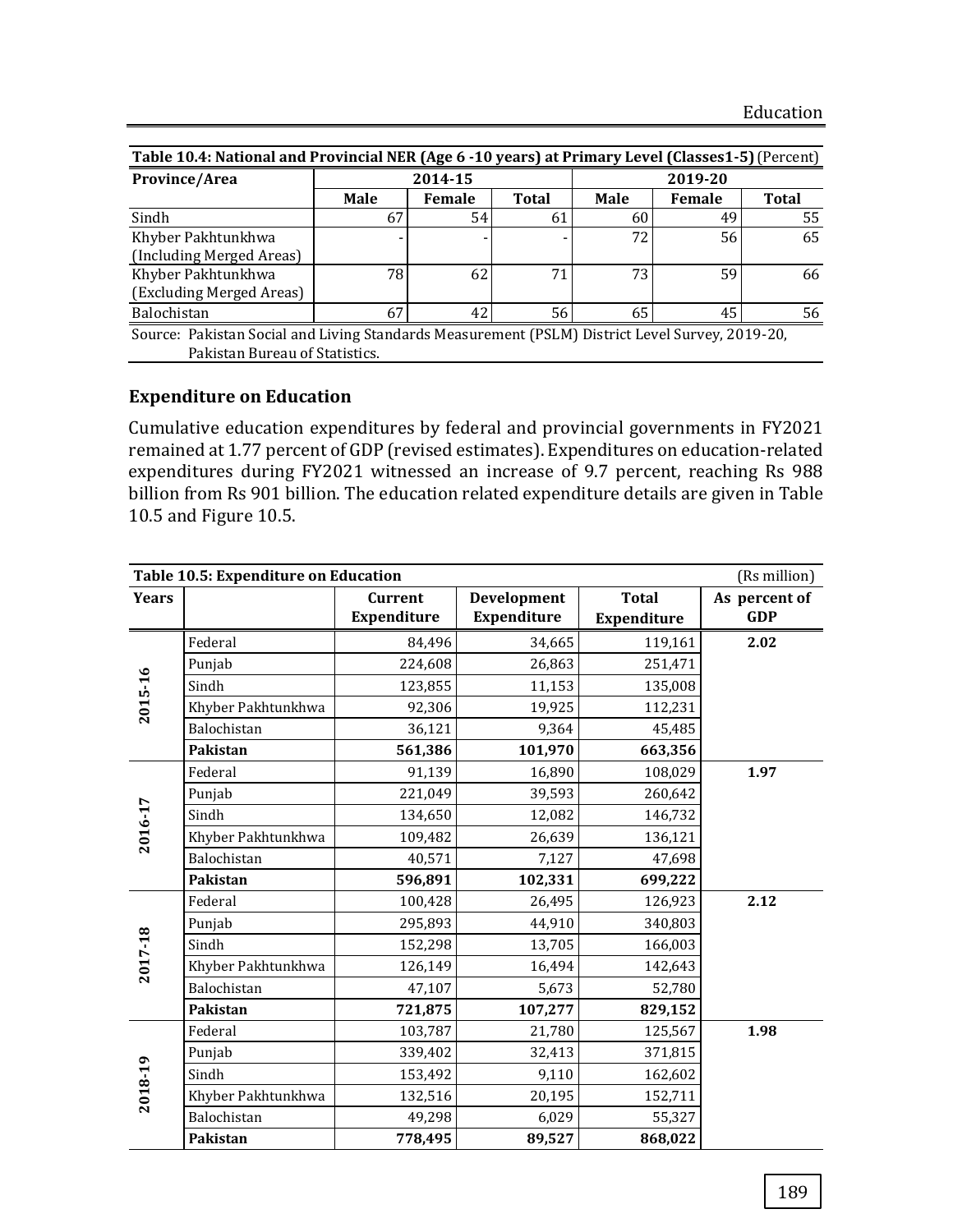|              | Table 10.5: Expenditure on Education<br>(Rs million) |                               |                                          |                             |                             |  |  |  |  |  |  |
|--------------|------------------------------------------------------|-------------------------------|------------------------------------------|-----------------------------|-----------------------------|--|--|--|--|--|--|
| <b>Years</b> |                                                      | Current<br><b>Expenditure</b> | <b>Development</b><br><b>Expenditure</b> | Total<br><b>Expenditure</b> | As percent of<br><b>GDP</b> |  |  |  |  |  |  |
|              | Federal                                              | 83,266                        | 31,300                                   | 114,566                     | 1.90                        |  |  |  |  |  |  |
|              | Punjab                                               | 337,562                       | 35,378                                   | 372,940                     |                             |  |  |  |  |  |  |
|              | Sindh                                                | 165,028                       | 5,427                                    | 170,455                     |                             |  |  |  |  |  |  |
| 2019-20      | Khyber Pakhtunkhwa                                   | 162,778                       | 18,523                                   | 181,301                     |                             |  |  |  |  |  |  |
|              | Balochistan                                          | 53,640                        | 8,111                                    | 61,751                      |                             |  |  |  |  |  |  |
|              | Pakistan                                             | 802,274                       | 98,739                                   | 901,013                     |                             |  |  |  |  |  |  |
|              | Federal                                              | 90,974                        | 34,305                                   | 125,279                     | 1.77                        |  |  |  |  |  |  |
| E            | Punjab                                               | 352,278                       | 32,964                                   | 385,242                     |                             |  |  |  |  |  |  |
|              | Sindh                                                | 183,718                       | 11,310                                   | 195,028                     |                             |  |  |  |  |  |  |
| 2020-21      | Khyber Pakhtunkhwa                                   | 188,246                       | 28,377                                   | 216,623                     |                             |  |  |  |  |  |  |
|              | Balochistan                                          | 55,924                        | 9,936                                    | 65,860                      |                             |  |  |  |  |  |  |
|              | Pakistan                                             | 871,140                       | 116,892                                  | 988,032                     |                             |  |  |  |  |  |  |

P: Provisional

Source: PRSP Budgetary Expenditures, External Finance Policy Wing, Finance Division, Islamabad



#### **Development Programmes FY2022**

#### **Federal Public Sector Development Programme (PSDP) FY2022**

An amount of Rs 9.7 billion was allocated in PSDP FY2022 for 24 on-going and 4 new development projects of the Ministry of Federal Education and Professional Training. While, an amount of Rs 2.8 billion was also allocated for 6 on-going and 3 new education related development projects sponsored by Finance, Defence, Housing & Works and Kashmir Affairs & Gilgit Baltistan Divisions.

#### **Provincial Annual Development Programmes (ADPs) FY2022**

The provincial governments have prioritized education sector and intervened to provide missing facilities, improvement of the physical infrastructure, establishment of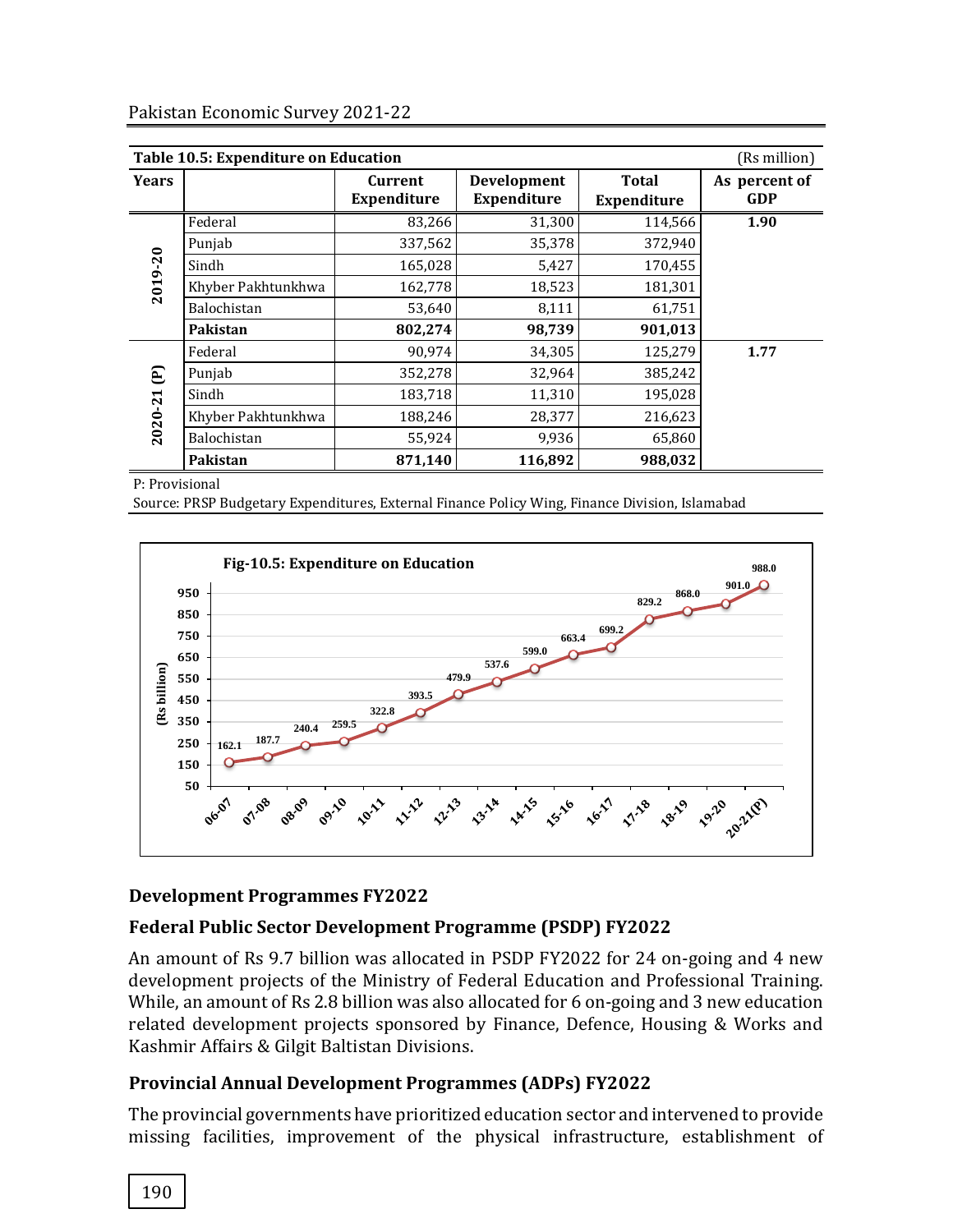IT/Science labs, up-gradation of girls and boys primary schools to middle, high and secondary levels, construction of new boys and girls schools and colleges, provision of scholarship through endowment funds and other scholarship schemes.

## **Punjab**

During FY2022, an amount of Rs 54.3 billion was allocated by Government of Punjab for 110 on-going and 405 new development projects of education sector. Out of which Rs 35.5 billion was allocated for school education, Rs 15.1 billion for higher education, Rs 0.8 billion for special education and Rs 2.9 billion for literacy and non-formal education.

## **Sindh**

During FY2022, the Sindh government dedicated Rs 30.3 billion for 225 on-going and 283 new development projects of education sector. Out of which an amount of Rs 18.3 billion was allocated for school education, Rs 4.0 billion for college education, Rs 0.8 billion for Empowerment of Persons with Disabilities, Rs 1.2 billion for Sindh TEVTA and Rs 6.0 billion for Universities & Boards.

# **Khyber Pakhtunkhwa**

The government of Khyber Pakhtunkhwa has allocated Rs 24.6 billion in FY2022 for 172 on-going and 39 new development projects. Out of which, an amount of Rs 4.3 billion was allocated for primary education, Rs 12.1 billion for secondary education, Rs 1.2 billion for elementary & secondary education and Rs 7.0 billion for higher education. This amount is 94 percent higher than the last year allocation.

#### **Balochistan**

The Balochistan government allocated Rs 31.4 billion for FY2022 for 510 on-going and 380 new development projects. Out of the total allocation, an amount of Rs 2.3 billion was allocated for primary education, Rs 1.9 billion for middle education, Rs 8.6 billion for secondary education, Rs 8.5 billion for college education, Rs 9.5 billion for university education, Rs 0.2 billion for general education and 0.4 billion for technical education.

# **Technical and Vocational Education**

# **National Vocational & Technical Training Commission (NAVTTC)**

NAVTTC executed nation-wide targeted skill development programme which is focused on preparing skilled human resource for local & international labour market and primarily for national mega projects, like CPEC and other energy-related projects.

NAVTTC's prime focus is to engage youth in the economic development of the country by imparting the most demanded marketable skills. Socio-economic progress of youth through skill development & infrastructure upgradation in Human Resource Development, especially youth through skill development in Technical and Vocational Education and Training (TVET) sector is included in Vision 2025 and the globally approved 17 SDGs. Federal TVET/Skill Building Strategy has strong provisions for recommended activities/National Skill for All Strategy, based on recommendations of Task Force on Education.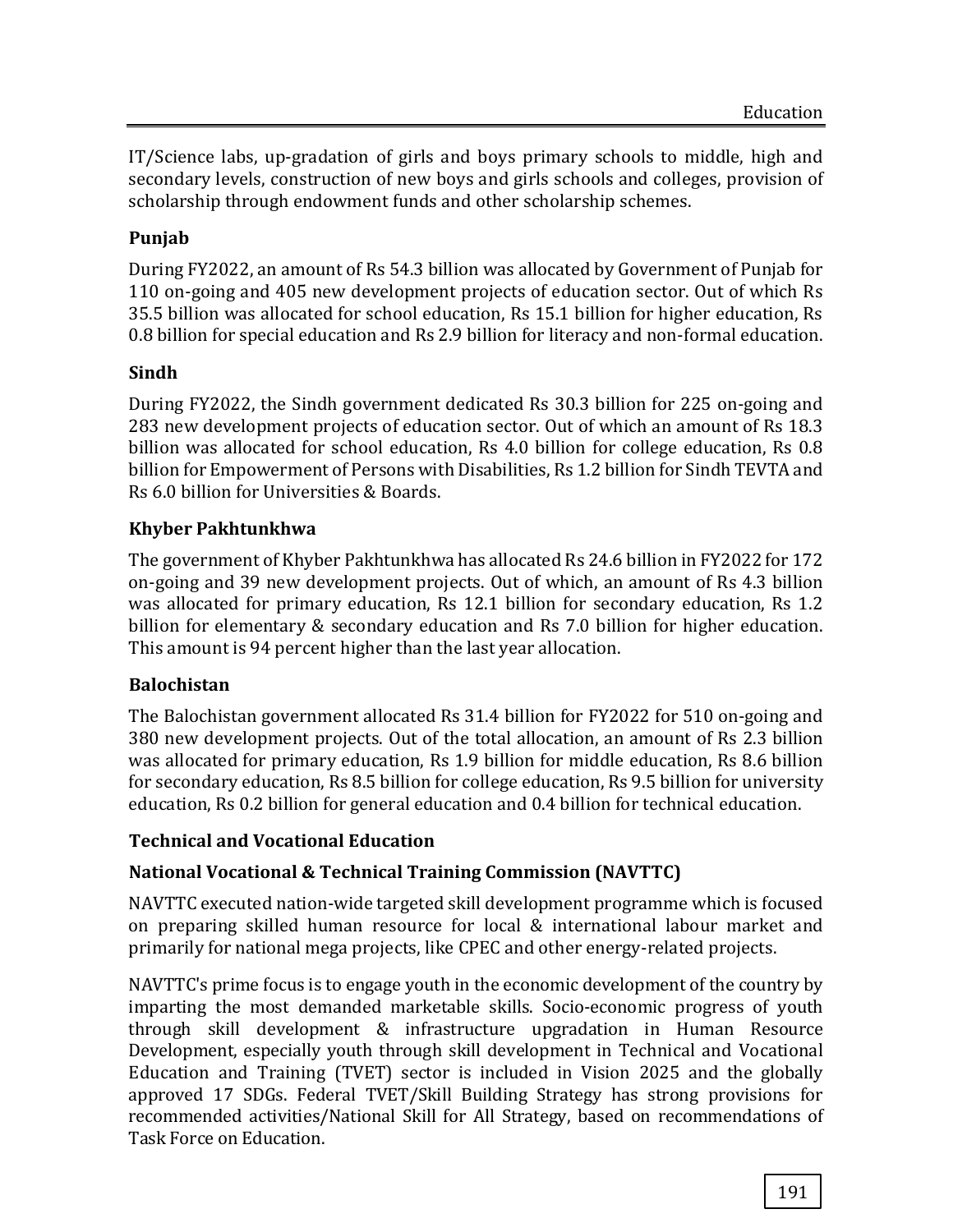Skill development is the quickest and most effective method of youth empowerment and channelizing their energies for socio-economic development of the country. NAVTTC under the umbrella of Ministry of Federal Education and Professional Training, promoting linkages among various stakeholders; improving TVET image; uplift TVET sector; and improves employability. NAVTTC accords a high priority to address the issues being faced by neglected geographical areas, marginalized segments of the society; and uplift TVET sector in the country. A comprehensive skill development programme, i.e., Prime Minister's Special Package to implement "Skills for All" Strategy as a catalyst for TVET Sector Development, is being implemented by NAVTTC. NAVTTC with the vision of "Skills for Employability, Skills for All" is imparting the youth of country with employable technical and vocational hands-on skills to prepare them for decent employment and self-employment in the shortest possible time.

The TVET landscape of Pakistan has taken its shape as a result of consequent policies, measures and interventions taken by the government, which are highlighted as under:

#### **National Skills for All Strategy**

#### **Implementation of Prime Minister's "Skills for All Strategy"-Hunarmand Pakistan Programme under Kamyab Jawan Initiative**

Government of Pakistan constituted a Task Force under the Ministry of Federal Education and Professional Training to devise a comprehensive strategy for skill development in the country. NAVTTC spearheaded the proceedings of this initiative and developed the National Skill Strategy, which is aligned with the National agenda and National TVET Policy. The strategy has been developed under a framework that aims to revamp and uplift the entire TVET sector by identifying key issues and taking qualitative and quantitative measures to address them, for skill development in the country. Based on the notified terms of reference, the Task Force identified (08) key areas that required immediate Government interventions for proceeding towards a vibrant, responsive and productive TVET system. These eight areas are mentioned below:

- Improving Governance to remove fragmentation/duplications leading to systemic wastages
- Exploring Multi-Source Funding to pursue a broad-based reform agenda
- Capacity Enhancement to create more and more training opportunities
- Quality Assurance to bring quality of skills at par with national-international requirements
- Access and Equity for providing equal opportunities to such marginalized segments of society as females, orphans, special people, youth from less developed areas, etc.
- Industry Ownership to enhance both relevance of training and youth employability
- Skill Development for international market for increasing foreign remittances
- TVET Communication Plan to increase image of skill sector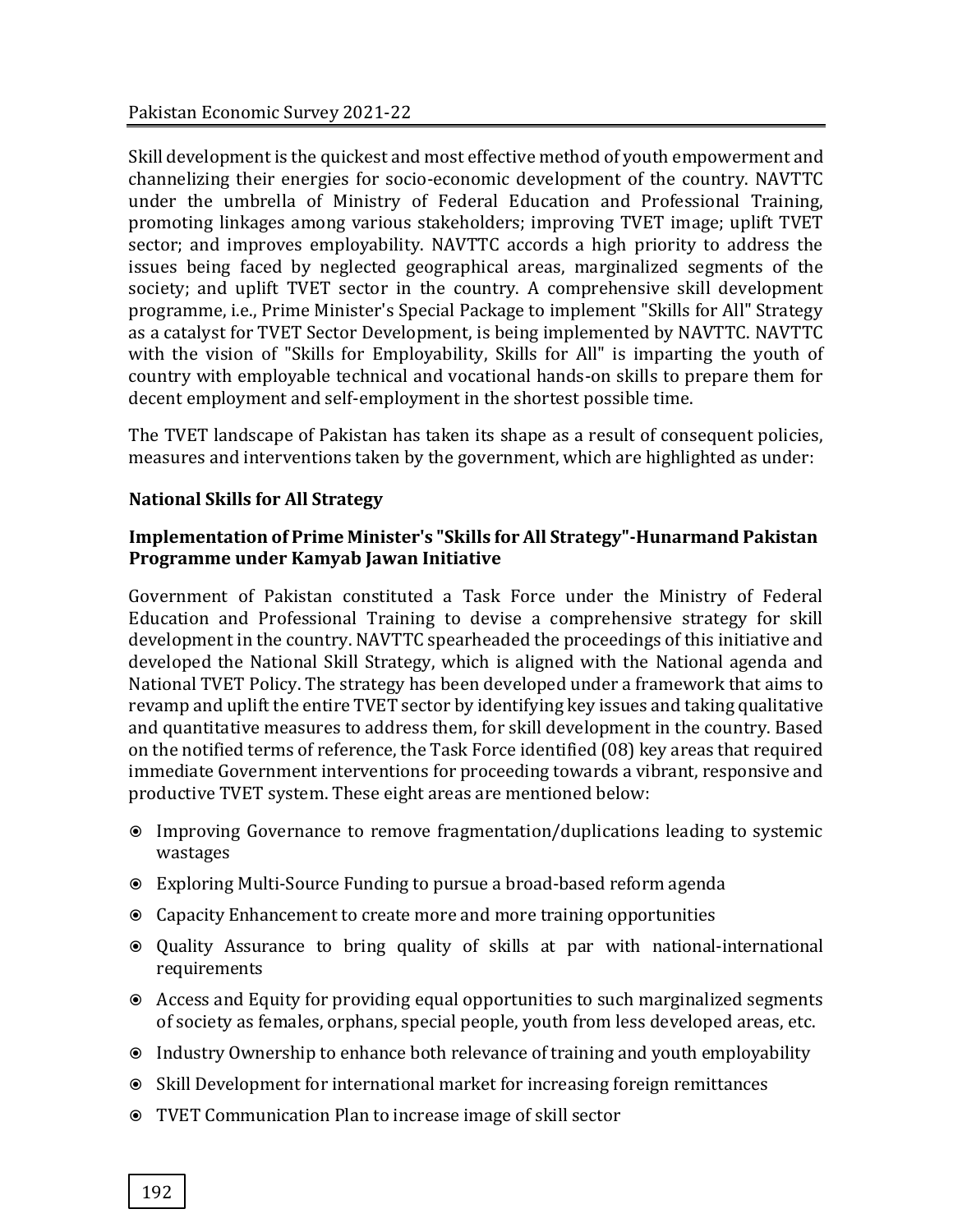#### **On-going TVET interventions in TVET Sector through "Skill for All" Programme (PSDP) in the light of National Skills Strategy 2018**

Subsequent to National Education Policy 2017 and National Skills for All Strategy 2018, the government is executing the "Skill for All Programme" in 14 areas of interventions, which is aimed at total transformation of Pakistan TVET landscape on the international standards under the PSDP project Prime Minister's "Skills for All Strategy"-Hunarmand Pakistan Programme under Kamyab Jawan Initiative, a comprehensive skill development programme is prepared and being implemented by NAVTTC to implement the above recommendations of the Task Force. Fourteen (14) components/areas of interventions covered under this programme include:

- Development & Standardization of 200 TVET Qualifications
- International Accreditation of 50 Pakistani TVET Institutes and Initiation of Joint Degree Programmes in TVET
- Extension of NAVTTC's Job Portal into National Employment Exchange (NEX) Portal and refurbishing & connecting all existing job placement facilities across the country to NEX
- Establishing 75 Smart Tech Labs for virtual skill development programmes including distant learning programmes in the TVET sector
- Establishing 10 countries of destination-specific facilitation centers in 10 major manpower exporting cities across Pakistan
- Establishing 70 labs/workshop in madrassa(s) to introduce skill development and TVET activities across Pakistan
- The skill development programme for 50,000 youth belonging to less developed areas of the country, especially Balochistan, GB, AJK and newly merged districts of Khyber Pakhtunkhwa (Ex-FATA), Southern Punjab & Rural Sindh
- Skill development training of 50,000 youth in High-End technologies in reputed Universities of Pakistan and TVET Institutes
- Apprenticeship training of 20,000 youth in the industry under Apprenticeship Act-2018 (formal & informal apprenticeship)
- Recognition of Prior Learning (RPL) of 50,000 youth to certify informally acquired skills inside the country and abroad and training of 4,000 Assessors
- Establishing the National Accreditation Council, placed at ICT
- Accreditation of 2,000 TVET Institutes across the country
- Transfer of Technology through collaboration with technologically advanced countries for bringing the TVET system in Pakistan at par with international standards and Master Training of 500 TVET Teachers in Technology
- Establishment of 50 Business Incubation Centers to promote self-employment and entrepreneurship in skilled youth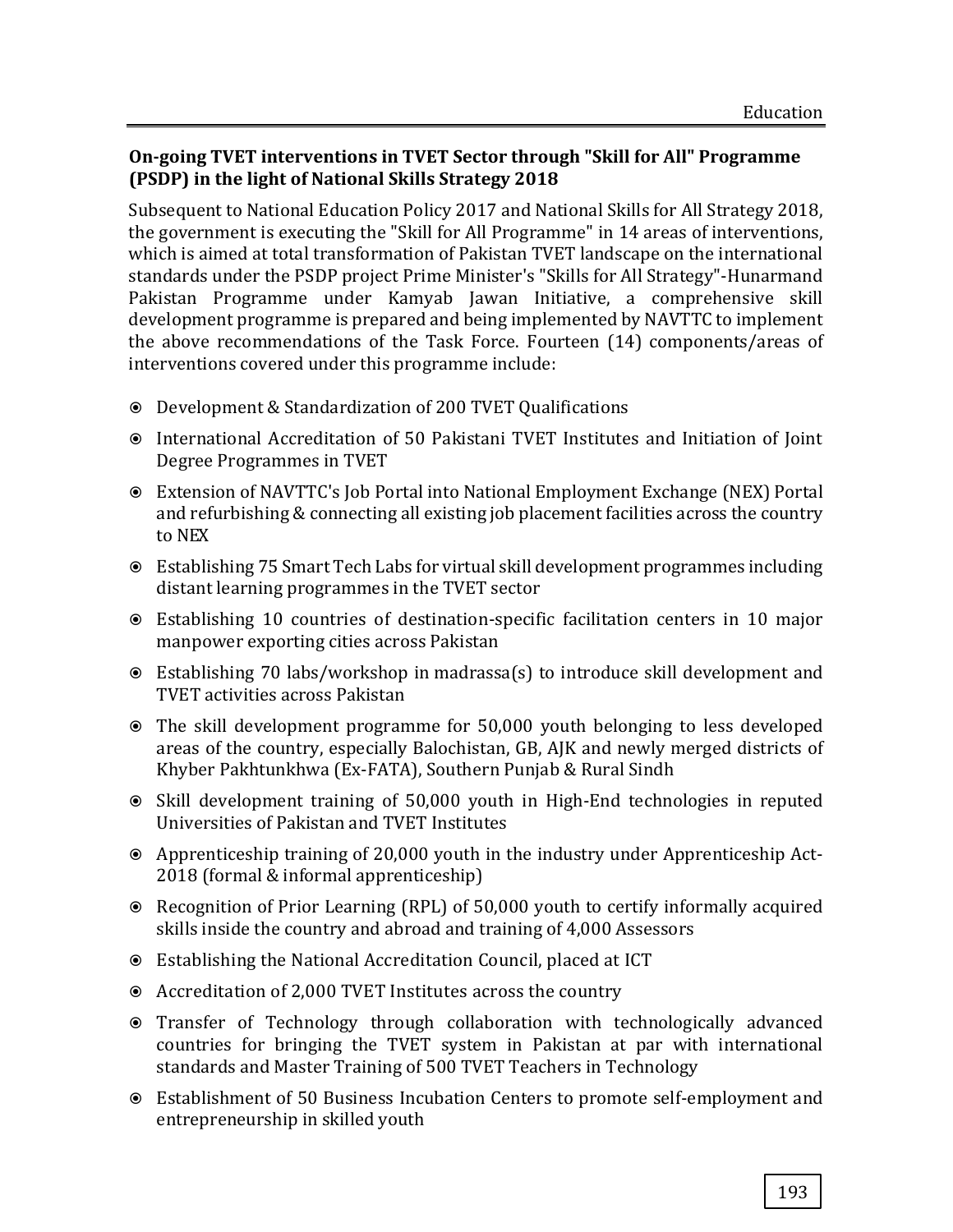NAVTTC has made major contribution to national human resource development and has generated a large number of employment for the skilled youth, overseas and nationally, benefitting the individuals as well as the national economy. Some key achievements of NAVTTC are;

- 379,350 youth trained as certified skilled professionals
- 170,000 trained in year 2021, in 720 institutes, with 71 percent employed
- 40,361 trained in High-Tech skills including Artificial Intelligence, Robotics, Cyber Security & IT and other 104 trades
- Developed National Skills Information System (NSIS) and established NEXT Skilled Youth & Job Portal with Databank of 311,734 certified skilled youth available in real time;
- 18,627 personnel certified and mainstreamed through RPL (Recognition of Prior Learning)
- Developed National Vocational Qualifications Framework (NVQF)
- Competency Based Training & Assessment (CBT&A)/outcome based Curriculum has been developed in 102 demand driven trades in accordance with international and national job market. Designing of TVET Curriculum to Cater Attitude and Personality Grooming of Skilled Work Force to cater technical skills, professional/work ethics, confidence building, practical tasking, Introduction of CBT&A in TVET sector, i.e. (80 percent practical and 20 percent theory) in all TVET institutes
- Matric-Tech Programme has been launched in 15 schools of ICT, GB & AJK in 08 discipline to mainstream TVET in formal education
- 50 Smart Labs and 500 Class Rooms set up with the Chinese CPEC support;
- 577 national institutes accredited; International Accreditation, etc
- 10 TVET institute Internationally Accredited by International accreditation agencies
- Saudi Takamol Skills Verification Programme (SVP) system has been established for Pakistani Skilled workforce to seek employment in KSA

# **Higher Education Commission (HEC)**

HEC is not only plays a central role for the promotion of quality education and development of the higher educational institutions in Pakistan but also promote universities to become world-class centers of education, and produce quality research in the field of science and technology.

HEC has prepared and launched its Vision 2025, presenting a broader landscape of Higher Education Sector and future strategic frameworks.

HEC Vision Plan 2025 focuses on improving quality education, faculty development, and maximizing the research and development opportunities in higher education sector. Major areas of higher education have restructured to enhance the reach and effectiveness by prioritizing equitable access, improved learning and increased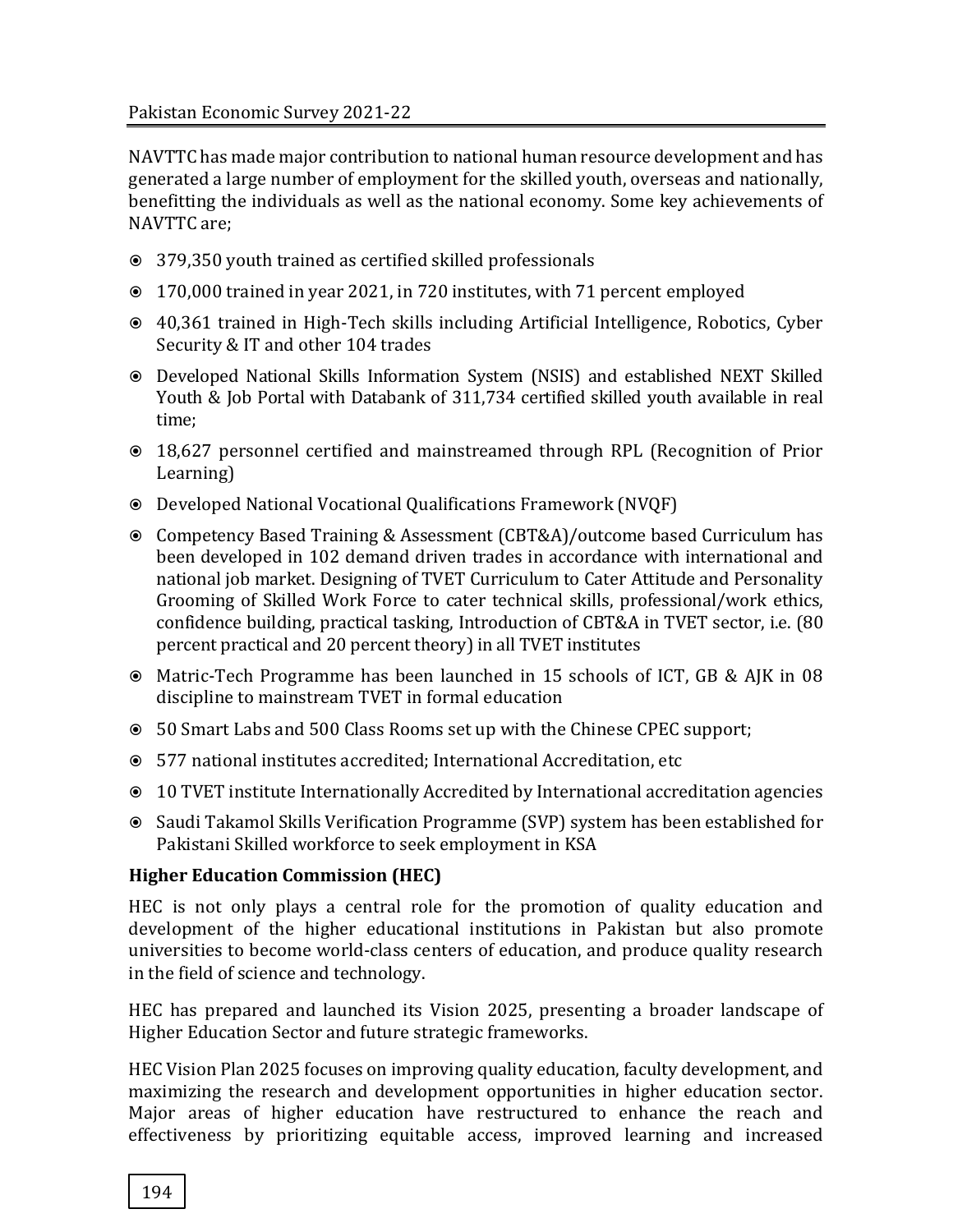assurance of the attainment regardless of background. Only the gains in education results in increased and sustained socio-economic development

To enhance the equitable access to quality higher education, the total number of universities in the country both in Public Sector & Private Sector has been increased to 233 (Public Sector: 141 & Private Sector: 92). Similarly, the number of sub-campuses of these universities has also been expanded to 115 (Public Sector: 82 & Private Sector: 33). Ultimately, the total enrolment has also been increased to around 2.0 million.

# **Quality of Higher Education**

HEC through its Ordinance, has established Quality Assurance Agency (QAA) in 2005. The agency is a policymaking and monitoring body for enhancement and assurance of quality in Higher Education Institutions. It is involved in the systematic implementation of quality enhancement procedures/criteria to attain improved levels of international compatibility and competitiveness at the institutional and programme level.

## **Internal Quality Assurance [IQA]**

The objective of IQA processes is to enhance and institutionalize the quality culture in institutions of higher learning. For this purpose, the IQA processes relate to the activities with respect to establishing new QEC and strengthening the implementation of QA parameters. To reinforce its objective, IQA holds periodic progress review meetings, capacity building workshops and performs monitoring visits. The quality of the IQA mechanism in an HEI is measured quantitatively, on annual basis, by means of a scorecard. The major outcome of the IQA mechanism is to prepare an HEI for external evaluations.

Currently, 227 QEC are functional in the HEIs across the country. The establishment of QEC is a requirement for every new university established in public as well as private sector HEIs. During FY2022**,** new QECs have been established in 21 HEIs across Pakistan. Also progress review meetings and capacity building workshops of 227 QECs are conducted in all regions, across the country, i.e. Lahore, Peshawar, Karachi, Islamabad, Bahawalpur, Hyderabad, Quetta and Swat.

# **External Quality Assurance (EQA)**

#### **Institution Level [Institution Performance Evaluation (IPE)**

This is an umbrella activity that evaluates the performance of an HEI through a peer review process from all aspects, i.e. quality of teaching & learning, research, the effectiveness of leadership and governance. The main objective is to evaluate the overall performance of an HEI. For this purpose, the QAA plans are administers the activities of IPE against eleven defined standards. The standards are namely, Mission Statement and Goals, Planning and Evaluation, Organization and Governance, Integrity, Faculty, Students, Institutional Resources, Academic Programmes and Curricula, Public Disclosure and Transparency, Assessment & Quality Assurance, and Student Support Service.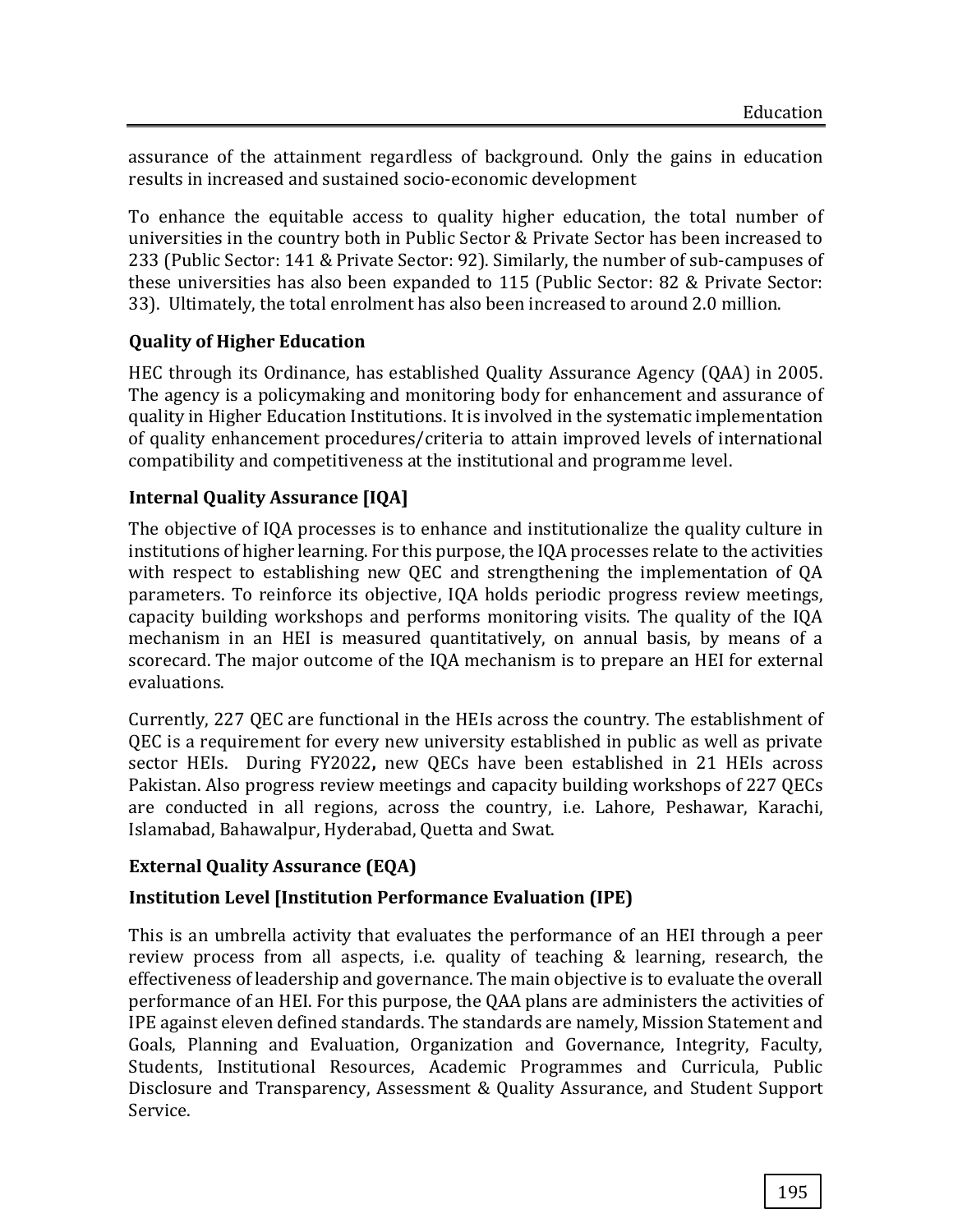So far, 140 HEIs are reviewed across the country, which includes 22 HEIs in the FY2022. Also, capacity building and consultative sessions were held with the 227 HEIs across Pakistan.

# **Undergraduate-Level Programme**

HEC has established five Accreditation Councils in the areas of Agriculture, Business, Computing, Teacher and Technology Education in addition to already existing nine professional Councils, i.e., Pakistan Council for Architects and Town Planners (PCATP), Pakistan Bar Council (PBC), Pakistan Engineering Council (PEC), Pakistan Medical and Dental Council (PM&DC), Pakistan Nursing Council (PNC), Pakistan Veterinary Medical Council (PVMC), National Council for Tibb (NCT), Pharmacy Council of Pakistan (PCP) and National Council for Homeopathy (NCH).

These Councils worked with universities for accreditation of undergraduate programme in the relevant fields and continuously engaged in improving the quality of programmes offered by them. HEC closely work with these Councils in improving their accreditation standards and processes, capacity building of programme evaluators through training workshops, etc.

So far 1800 professional programmes, across Pakistan, are accredited by the councils established by QAA-HEC.

# **Postgraduate-Level (Ph.D. & MS/MPhil) Programme**

The review of MS/M.Phil./Ph.D. or equivalent Programme is one of the key initiatives of QAA. Under this programme, the Postgraduate programmes (i.e. levels 07 and 08) are reviewed through expert committees to assure the compliance of HEC's minimum criteria/guidelines.

For this purpose, QAA reviews the MS/MPhil and Ph.D. Programmes of HEIs through expert committees to make them internationally compatible. So far, programmes of 121 universities have been reviewed covering more than 2500 MS/MPhil and Ph.D. programmes. Capacity building of reviewers is a regular feature of the programme. So far around 130 reviewers have benefited from QAA Programme Review training workshops.

# **International Liaison:**

HEC Pakistan is experiencing a paradigm shift in terms of QAA aiming at excellence in teaching, learning and research. In order to incorporate international best practices in the context of quality assurance, a liaison has been developed with QAA-UK, international Networks on QA. Membership of the Asia Pacific Quality Network (APQN), CHEA, International Network of Quality Assurance in Higher Education (INQAAHE) and Quality Assurance Agencies of the Islamic World has been earned.

HEC's officials have been participating in the annual conferences organized by International QA Networks from time to time. The learning outcomes of participation in these networks and exchange of ideas have been incorporated in the QA system of HE sector of Pakistan.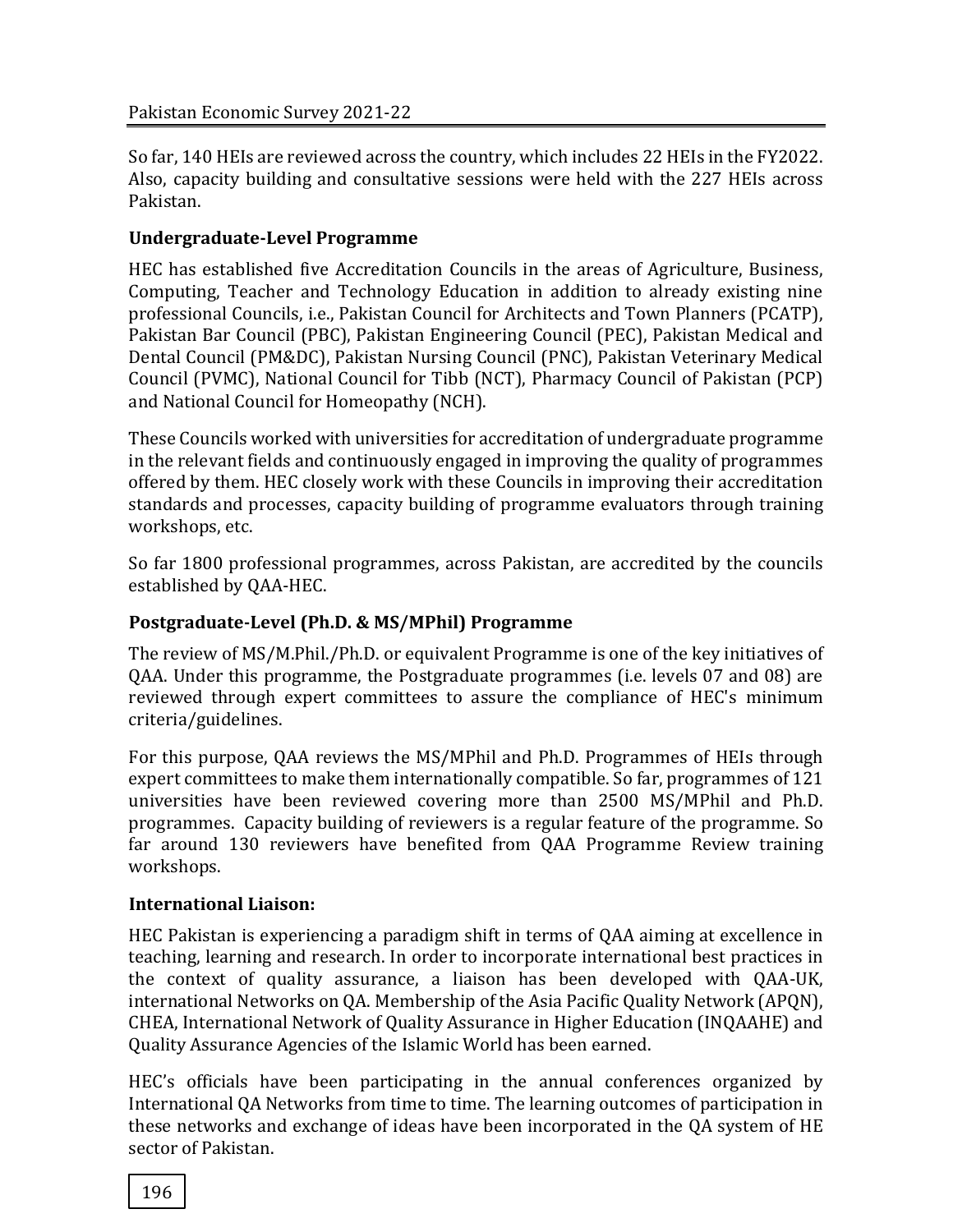#### **Human Resource Development**

The HEC is investing a handsome amount on different Scholarship Schemes as well as teaching faculty to meet their aspirations of obtaining highest qualifications through development and recurring projects/programmes of scholarships.

**Overseas Scholarships:** A total number of **623** scholars proceeded abroad for their PhD, MS and Under-Graduate studies and 146 has completed their studies during FY2022 (Jul-Apr).

In addition, **292** scholars have been awarded whereas **230 scholars** completed 6 month PhD research fellowship abroad under International Research Support Initiative Programme (IRSIP) during the said period. HEC of Pakistan is offering six-month research fellowship abroad to full time PhD students enrolled in Pakistan to enhance their research capabilities.

**Indigenous Scholarships:** A total number of **977** indigenous scholarships were awarded for Under-Graduate, Post-Graduate and PhD studies under various schemes and **327** scholars completed their studies during FY2022 (Jul-Apr).

**Foreign Students in Pakistan:** Government of Pakistan has offered scholarships to students of Afghanistan, Sri Lanka and least developed countries of OIC. During FY2022 (Jul-Apr) a total 469 scholarships awarded to nationals of these countries, whereas 10 scholars completed their studies.

**Need-Based Scholarships**: A total number of **2,878** needs-based scholarships were awarded during FY2022 (Jul-Apr) under different need-based programmes, whereas **2,899** scholars completed their studies. It includes:

- i. HEC Need-based scholarships
- ii. USAID-funded Merit & Need-based Scholarship Programme

#### **Research & Development**

HEC aims motivating and facilitating the HEIs to make research a top priority for a sustainable economic growth and future knowledge economy. By putting all efforts in tailoring programmes and formulating policies, it reassures relevant research to address the significant societal issues as well as internationally compatible research for sustainable and progressive research ecosystem in the county.

HEC focused on research activities those have direct impact on community wellbeing and economy of the country. These are:

- a. The performance evaluation of HEC recognized 75 ORICs was carried out by the RFI Section, through which 06 ORICs were categorized in the "X" category.
- b. HEC R&D Division recognized 04 ORICs who fulfilled the minimum criteria in accordance with the HEC ORIC Policy. These include Karachi Institute of Economics and Technology, Karachi, Muhammad Nawaz Shareef University of Agriculture, Multan, University of Balochistan, Quetta and University of Central Punjab, Lahore – taking the total number of recognized ORICs to 76. (information till March 2022)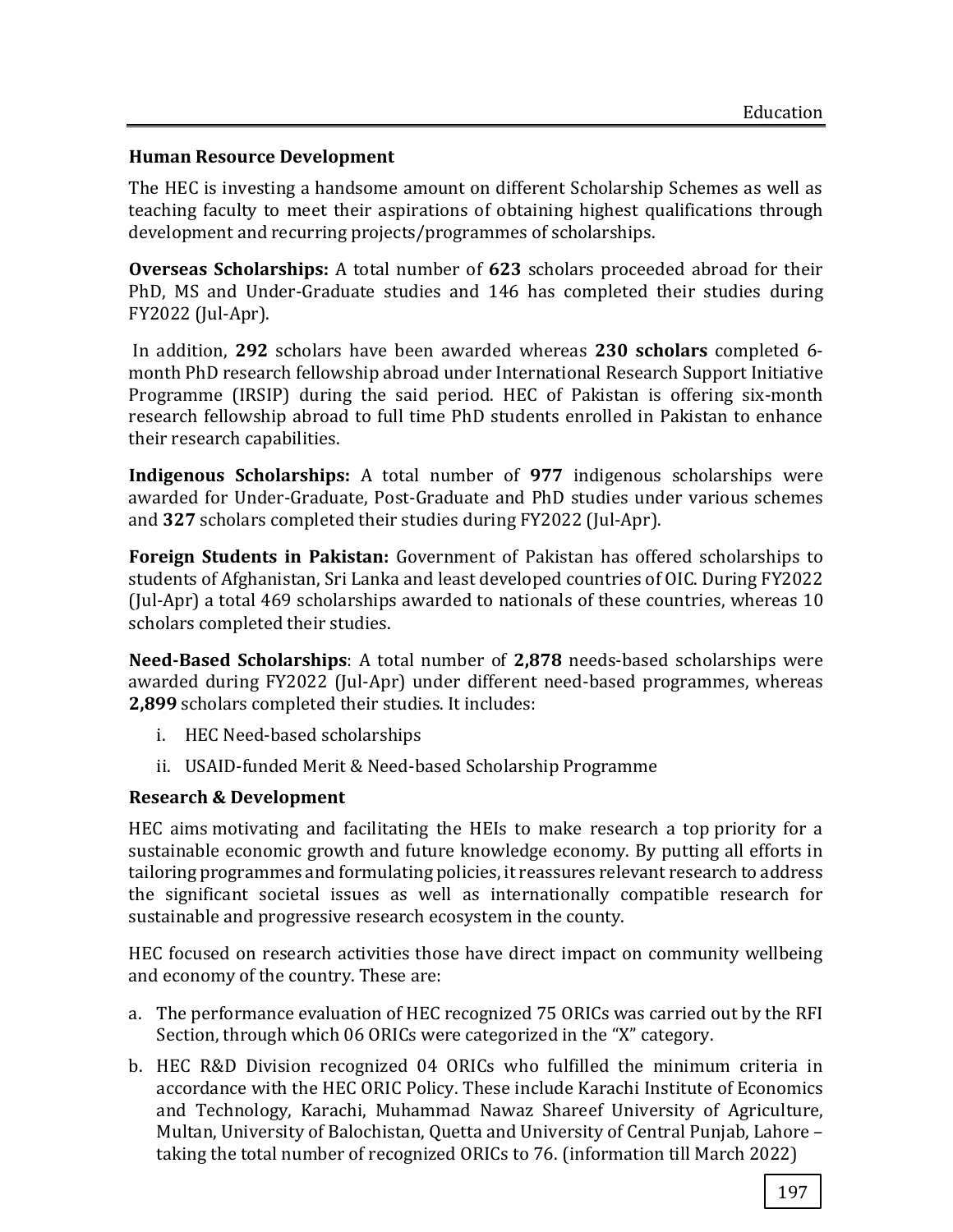- c. HEC in collaboration with the British Council conducted 03 training workshops for ORIC Management in Karachi, Islamabad, and Faisalabad in which Director ORICs of different HEIs of Pakistan participated
- d. HEC initiated the call for proposals from interested HEIs for Establishment of Business Incubation Centers (BICs). In response to the call, 23 HEIs submitted their proposals out of which 08 HEIs have been shortlisted for physical evaluation and final award (information till March 2022)
- e. HEC in collaboration with SMEDA initiated the Establishment of National Idea Labs at HEC established BICs. 05 BICs (NUST, NED, NTU, IMSciences, BUITEMS) have been shortlisted for the pilot phase and NIL Agreement Signing Ceremony will be held in March 2022. The NIL will provide facilitation service to final year students to convert their ideas into sustainable businesses (information till March 2022)
- f. Innovator Seed Fund Pre-Launch Webinars were organized for the facilitation and wider outreach of information of different stakeholders. 09 Webinars were held in total targeting different thematic areas.
- g. A one-day rigorous training of BIC Managers was organized in December 2021 on Innovator Seed Fund. BIC Managers of 29 BICs across Pakistan participated in the training.
- h. HEC announced call for Concept Notes against HEDP funded Innovator Seed Fund Programme. The deadline for submission of concept notes was 31<sup>st</sup> January 2022. HEC has finally received 186 applications, endorsed by the partnering BICs for further evaluation process (information till March 2022)
- i. Under Innovation Seed Fund Programme of HEDP, Mapping and Needs Assessment Exercise for ORICs and BICs was carried out. The final report has been approved and disseminated with ORICs and BICs virtually.
- j. HEC held a series of consultative virtual meetings with Chambers of Commerce and Industries to improve the university-industry linkages. 10 consultative online meetings were held and 04 round table sessions were held for active coordination between industry and academia.
- k. HEC relaunched its Access to Scientific Instrumentations Programmes for the facilitation and support of Research Students to have analytical facilities from scientific instruments/laboratories not available in their HEIs. Against first call for applications, HEC R&D Division has received 129 applications so far for grant of Rs 200,000/- per applications as sample analysis funding. The applications are in process of final award and around 150 more applications are anticipated to be awarded by close of FY2022.
	- l. Key achievements of National Centers' are given as under:
		- a. National Centre on Cyber-Security won Erasmus+ Collaborative Project (worth of  $\in$  1 million)
		- b. Beta versions of products started deploying at key strategic partners for validation includes FIA, Military, PTA, MoST, MoIT and others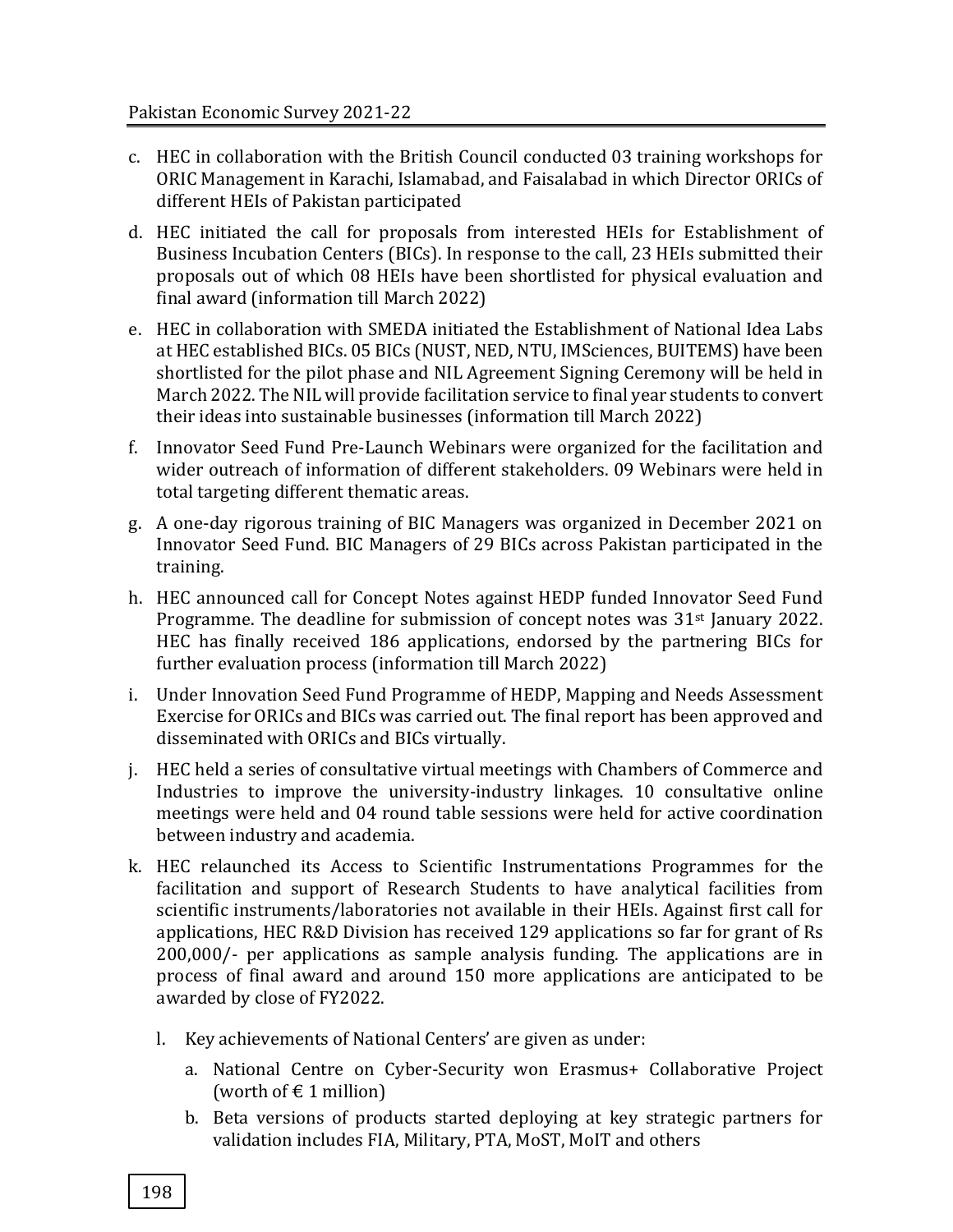- c. NCCS completed Cyber Security audit of federal ministries and departments
- d. Delivered Smart City Project brief for PSDP to MoST through HEC P&D
- e. Nations' 1st Bachelor and Master levels curriculum of Cyber Security and Artificial Intelligence
- f. National Center for Robotics and Automation (NCRA) was approached by Prime Minister of Pakistan through MoST to develop Pakistan's 1st National Drone Policy and Civil Drone Regulatory Authority
- g. On PM's instruction, NCRA developed PC-I for "Development of Indigenous UAV Technology in Pakistan"
- h.  $1<sup>st</sup>$  time, in Pakistan these National Centers started holding international IEEE and other conferences on themes of these centers
- i. All National Centers further funded 38 (each worth of Rs 15 million) specialized R&D projects to develop products with industry partners other than their PC-I domain to cover wider areas under these centers
- j. National Center for Big Data and Cloud Computing established Pakistan's first Big Data Open Portal and integrated with national needs of the different departments
- k. National Center for GIS and Space Application hold the annual conference and was attended by President of Pakistan as a chief guest
- l. National Center for GIS and Space application awarded further 12 projects on competitive basis from its research fund
- m. Two new national centers, established through PSDP, were operationalized
- n. Centers, NCs and USPCASs were bi-annually evaluated through progress reports
- o. Standard Operating Procedures (SOP) for the different statutory functions of the centers enshrined and procedures for reporting and evaluation, were worked out
- p. Proposal for "Establish a Center of Excellence on Digital Learning to enhance productivity in Higher Education" was submitted to Asian Productivity Organization, Japan in collaboration with National Productivity Organization, Pakistan, Virtual University and National Academy of Higher Education, HEC
- q. Concepts for establishment of Endowment Fund Framework of the National Center for Livestock Breeding Genetics and Genomics were worked out.
- r. Area Study Centers (6) have been successfully connected with the Strategic Policy Planning Cell, National Security Division for Policy inputs on quarterly basis for the consideration in National/ Regional Foreign Policy of the country.

#### **National Academy of Higher Education (NAHE)**

NAHE is the academic arm of HEC, envisioned to establish itself as an apex learning institution that will institute and lead broader national discourse around the purpose, perspectives and policy in Higher Education and held develop high quality human capital to achieve excellence in the academic milieu.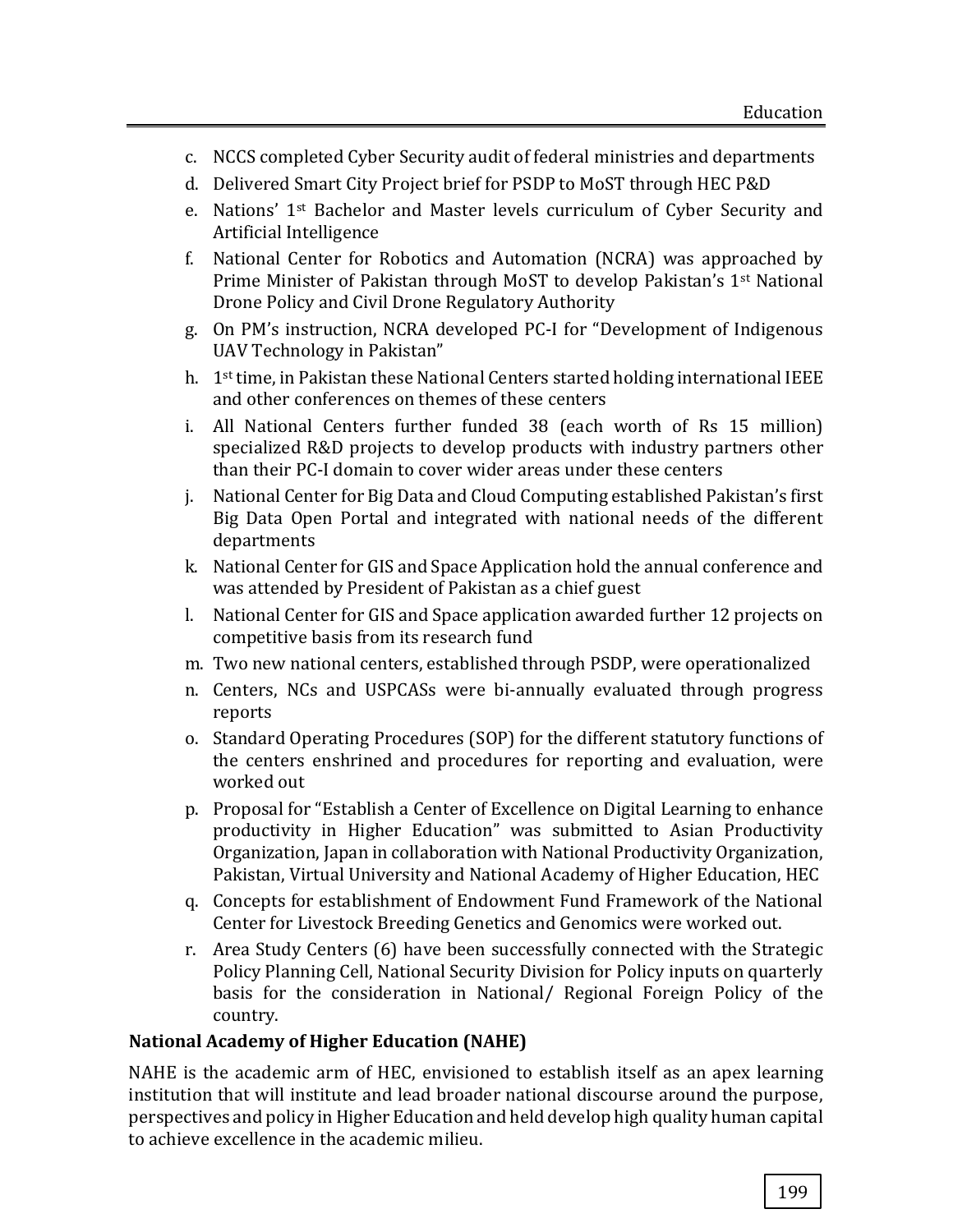NAHE works as centre of excellence for capacity building, skills development, and promotion of academic research, governance, and leadership competencies. NAHE was established with the mandate to offer generic as well as needs-based capacity building programmes for HEC employees and HEIs.

- The NAHE conducted three cohorts of its flagship National Faculty Development Programme (200+ contact hours), providing intensive training to 498 Interim Placement for Fresh PhDs (IPFP) fellows.
- NAHE also conducted a series of consultative and capacity building workshops, awareness sessions, and top-up trainings engaging a total of 3,370 participants from faculty and HEC employees during FY2022 (July-April) in 10 training areas.

So far, NAHE trained total 3,868 participants in above mentioned training programme during FY2022 (July-March).

# **Planning & Development of Higher Education**

HEC plans continue reforms that are in line with GoP Vision 2025 mainly to implement a process of developing human capital and to take higher education opportunities at the district level throughout the country.

During FY2022, the government initially allocated Rs 42.450 billion to HEC for implementation of 168 development projects (128 ongoing & 40 new approved projects) of Public Sector Universities/HEIs. However, later on, the PSDP FY2022 was rationalized/curtailed by government to Rs 32.338 billion. During FY2022 (July-April), Rs 24.242 billion around 62 percent of the funds allocation) has been released to HEC/Public Sector Universities/HEIs for meeting expenditure against ongoing projects for various activities.

# **Annual Status of Education Report (ASER)**

Annual Status of Education Report (ASER-Rural) 2021, is the largest citizen-led household-based learning survey across all provinces/areas: Sindh, Balochistan, Punjab, Khyber Pakhtunkhwa (KP), Gilgit Baltistan (GB), Islamabad Capital Territory (ICT) and Azad Jammu Kashmir (AJK). According to the ASER 2021, 10,000 trained volunteer/enumerators surveyed 87,415 households in 4,420 villages across 152 rural districts of Pakistan. Detailed information of 247,978 children aged 3-16 has been collected (57 percent male and 43 percent female), and of these, 212,105 children aged 5-16 years were assessed for language and arithmetic competencies. Moreover, 585 transgenders were also a part of the surveyed sample. Major findings of ASER 2021 and its comparison with 2019 is given in Box-II

#### **Box-II: Summary of Key Findings of ASER 2021(National Rural)**

#### **Enrolment**

In 2021, 81 percent of 6-16 year old children in rural Pakistan were enrolled in schools whereas 19 percent children were out-of-school. Amongst the enrolled, 81 percent of children were in government schools and 19 percent were in non-state institutions (18 percent private schools, 1 percent Madrassah, 0 percent others).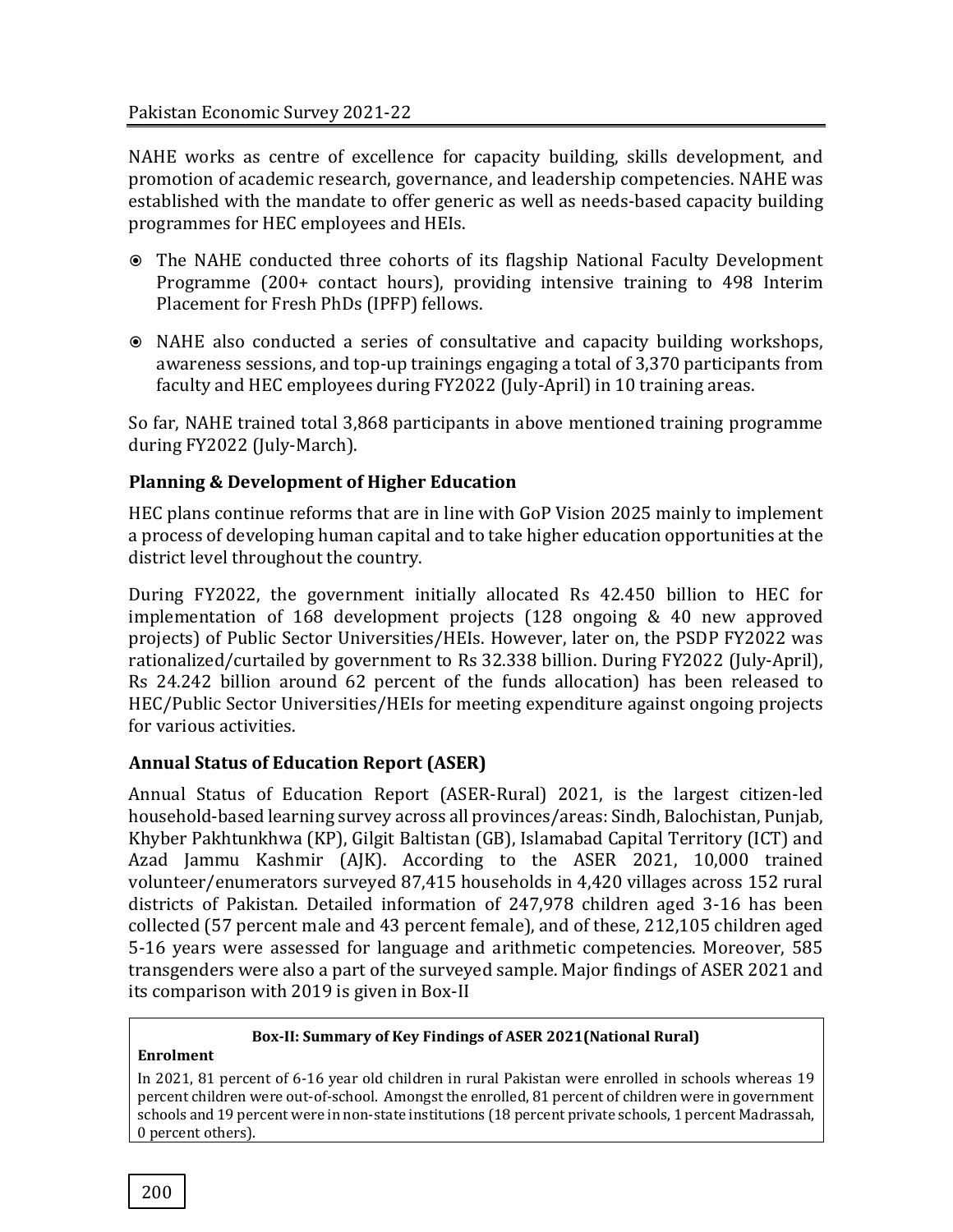- In ASER 2021, amongst the 19 percent out-of- school children (age 6-16 years), 10 percent were males and 9 percent were females. This gap has narrowed compared to the last ASER cycle (7 percent males and 9 percent females). However, this time more boys are out of school as compared to girls.
- AJK, GB and Punjab all recorded fall in enrolment ranging between 2 percent to 5 percent. ASER rural results over the years illustrate a decline in the number of children going to non-state schools; 19 percent children of age 6-16 are enrolled in private sector in 2021, while in 2019 the percentage was 30 percent.
- Pre-school enrolment (3-5 years) in 2021 stands at 38 percent as compared to 39 percent in 2019.

#### **Quality of Learning**

- Learning levels in two competencies, i.e. Language (Urdu/Sindhi/Pashto) and Arithmetic have declined since 2019. However, English learning levels have improved marginally.
- In ASER 2021, 55 percent of Class 5 students were reported as being able to read a story in Urdu/Sindhi/Pashto. Similarly, 51 percent of Class 5 students were able to do 2-digit division. For English this year, 56 percent of class 5 students could read Class 2 level English sentences as compared to 55 percent of Class 5 students who could do so in 2019.
- The top scorers for Language: Urdu are AJK (72 percent), Punjab (68 percent), Islamabad-ICT, (74 percent), GB (52 percent), and Khyber Pakhtunkhwa (50 percent); English: AJK (86 percent), Punjab (73 percent), GB (65 percent) and Islamabad-ICT (62 percent), and for Arithmetic: Punjab (69 percent), AJK (72 percent), GB (61 percent), and Khyber Pakhtunkhwa (50 percent).
- ASER Rural Survey 2021 highlights as per past trends, children enrolled in private schools are performing better in literacy compared to government counterparts, whilst for numeracy they performed at par.
- Mothers' Education (National Rural): In 2021, the percentage of mothers' having completed primary education has declines (32 percent) as compared to 2019 (35 percent).

#### **School Facilities & Other Indicators**

- ASER 2021 surveyed 4,096 Government and 1,602 Private schools in 152 rural districts of Pakistan. Private sector still reports better school facilities but with progressive improvement in government schools.
- Overall teacher attendance in government schools was 90 percent compared to 92 percent in private schools. Overall student attendance in government schools was 80 percent compared to 87 percent in private schools.
- 32 percent teachers of government schools have done bachelors compared to 37 percent teachers of private schools. Whereas, 52 percent teachers of government schools have done Masters as compared to 38 percent teachers of private schools.
- 70 percent of the surveyed government primary schools have toilets in 2021 compared to 59 percent in 2019. Similarly, 71 percent surveyed private primary schools have toilet facility in 2021 compared to 89 percent in 2019.
- 57 percent of the surveyed government primary schools have drinking water facility in 2021 compared to 61 percent in 2019; 77 percent of the surveyed private primary schools have drinking water facility in 2021 as compared to 93 percent in 2019.
- Multi-grade Teaching: The trends in multi-grade teaching across schools are as follows. ASER 2021 National-Rural reveals that 40 percent of government and 23 percent of private schools have multigrade teaching at Class II level; whilst at the Class VIII level, multi-grade teaching is stood at 6 percent in government schools and 19 percent in private sector schools.

#### **ASER Findings on Technological Access and Learning Support Received During COVID-19**

ASER 2021 also included a wide range of questions from the households on technological access, recipient of social safety nets, earning and psychological well-being affected during COVID-19, learning support received by children during COVID-19, etc. Few important findings are shared below: